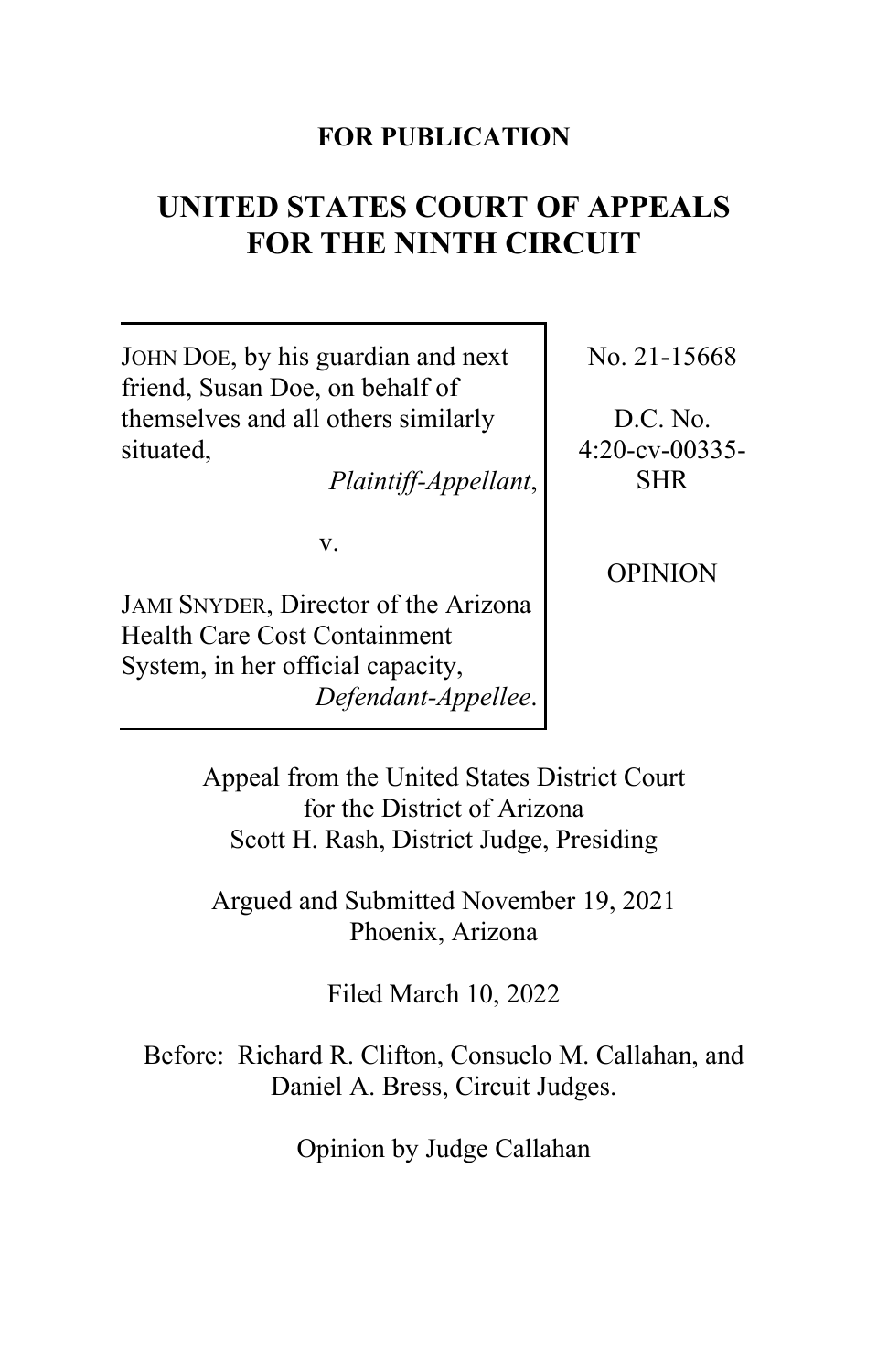## **SUMMARY[\\*](#page-1-0)**

#### **Civil Rights**

The panel affirmed the district court's order denying plaintiffs' motion for preliminary injunctive relief in a putative class action brought by two teenage transgender individuals alleging that a provision of Arizona law that precludes coverage for gender reassignment surgeries violates federal law and is unconstitutional.

Plaintiffs John Doe and D.H. sought a preliminary injunction compelling the Arizona Health Care Cost Containment System, Arizona's Medicaid program, to pay for their immediate male chest reconstruction surgeries and asserted that the exclusion of gender reassignment surgeries in Arizona Administrative Code R9-22-205(B)(4) constitutes sex discrimination. The district court determined that plaintiffs' request was for a mandatory injunction and denied the request based on a finding that plaintiffs had not shown that male chest reconstruction surgeries were medically necessary for them or safe and effective for correcting or ameliorating their gender dysphoria. Following the filing of the appeal, plaintiffs withdrew their motion for class certification and voluntarily dismissed plaintiff D.H. from the case and appeal.

The panel agreed with the district court that plaintiffs sought a mandatory injunction and noted that the standard for issuing a mandatory injunction is high. On this

<span id="page-1-0"></span><sup>\*</sup> This summary constitutes no part of the opinion of the court. It has been prepared by court staff for the convenience of the reader.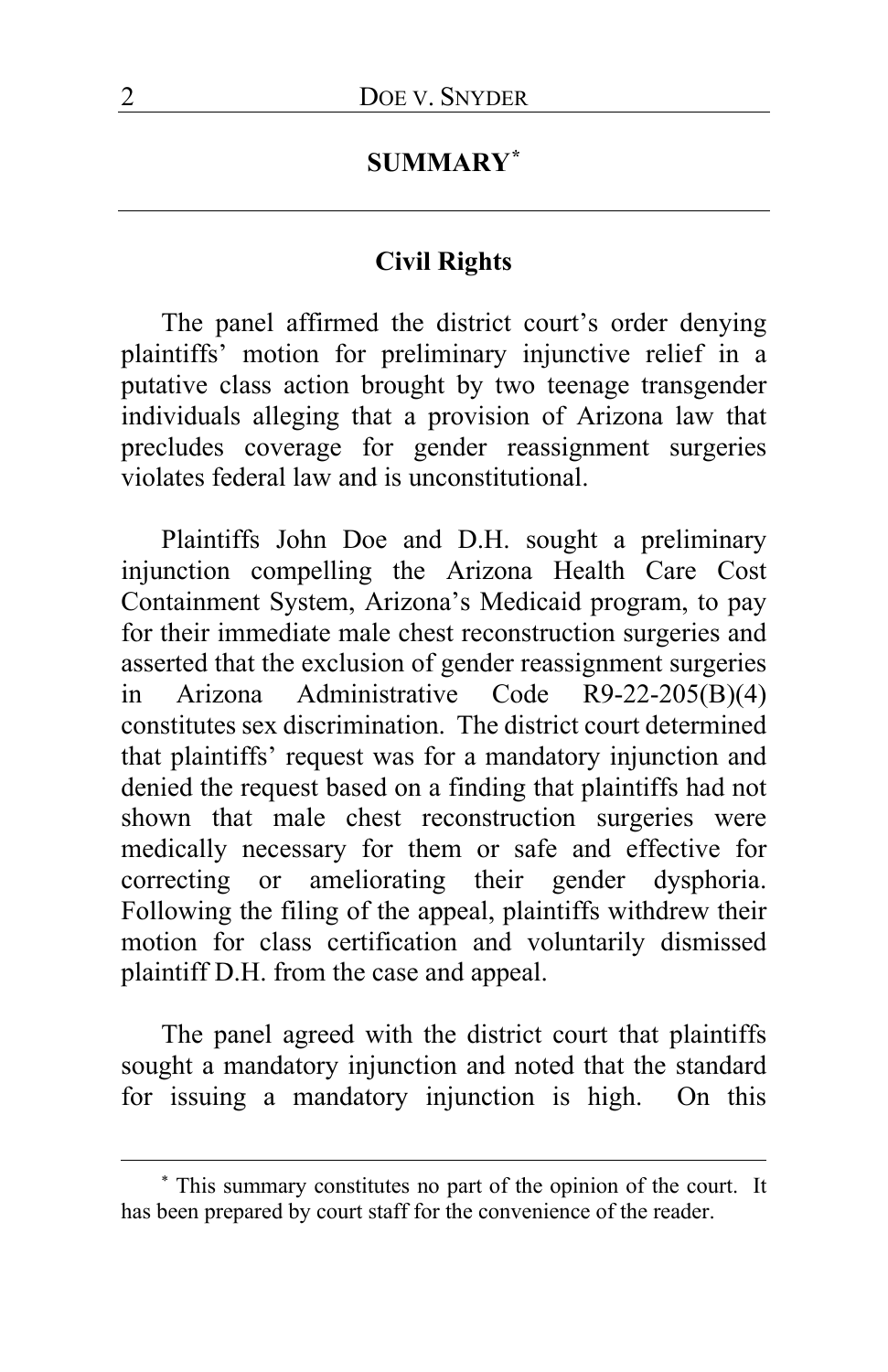preliminary record, given facts specific to remaining plaintiff Doe and the irreversible nature of the surgery, Doe had not shown that the district court's findings were illogical, implausible, or without support in inferences that could be drawn from the facts in the record. The panel noted that (1) defendants had proffered competing expert testimony challenging plaintiffs' assertion that top surgery was for them medically necessary, safe and effective; (2) Doe sought preliminary injunctive relief when he was a minor, which raised concerns as to whether he sufficiently appreciated the consequences of irreversible surgery; and (3) Doe had serious psychiatric issues distinct from, or related to, his gender dysphoria and his expert psychiatrist had not opined as to whether Doe himself was a suitable candidate for surgery and had not met or examined Doe.

Although the panel did not reach the merits of Doe's constitutional and statutory challenges, because there was ongoing litigation in the district court on Doe's claims and to ensure appropriate proceedings below, the panel noted two additional points. First, for Doe's claim under the Constitution's Equal Protection Clause, the panel noted that this court had already held in *Karnoski v. Trump*, 926 F.3d 1180 (9th Cir. 2019), that the level of scrutiny applicable to discrimination based on transgender status was "more than rational basis but less than strict scrutiny." Second, the district court's conclusion that the exclusion was not discriminatory as a threshold matter was based on an erroneous reading that *Bostock v. Clayton County*, 140 S. Ct. 1731 (2020), was limited to Title VII discrimination claims involving employment. The panel noted that Section 1557 of the Affordable Care Act provides that "an individual shall not, on the ground prohibited under . . . title IX of the Education Amendments of 1972 . . . be excluded from participation in, be denied the benefits of, or be subjected to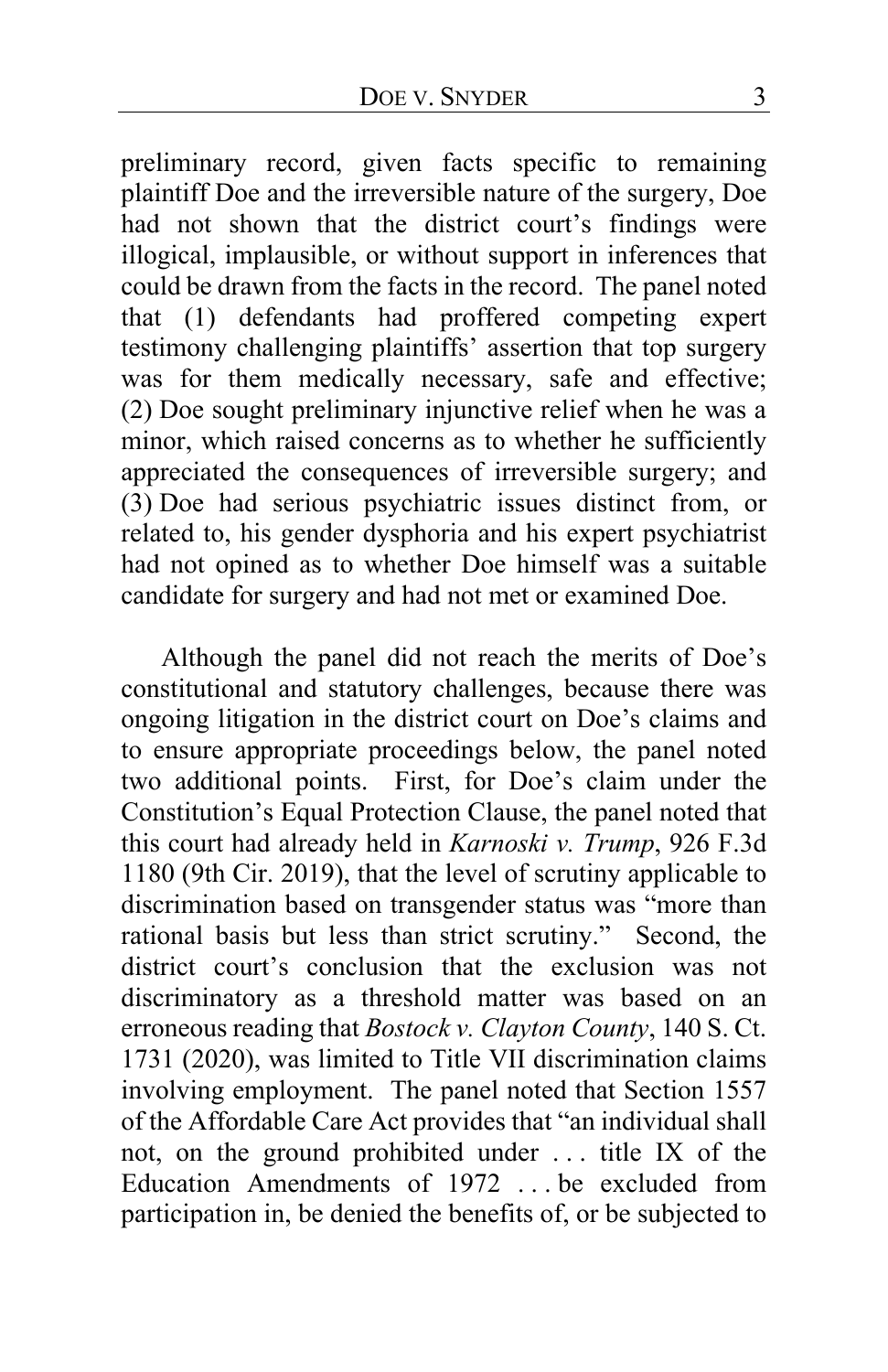discrimination under, any health program of activity, any part of which is receiving Federal financial assistance." 42 U.S.C. § 18116(a). Given the similarity in language prohibiting sex discrimination in Titles VII and IX of the Education Amendment of 1972, the panel did not think *Bostock* could be limited in the manner the district court suggested.

#### **COUNSEL**

Asaf Orr (argued), Shannon Minter, and Christopher Stoll, National Center for Lesbian Rights, San Francisco, California; Brent P. Ray, King & Spalding LLP, Chicago, Illinois; Daniel C. Barr, Perkins Coie LLP, Phoenix, Arizona; Abigail K. Coursolle, National Health Law Program, Los Angeles, California; for Plaintiff-Appellant.

David T. Barton (argued) and Kathryn Hackett King, BurnsBarton PLC, Phoenix, Arizona; Logan T. Johnston, Johnston Law Offices, P.L.C., Phoenix, Arizona; for Defendant-Appellee.

Boyd Johnson, Jeannette Boot, Claire M. Guehenno, Cindy Pan and Wilmer Cutler Pickering, Hale and Dorr LLP, New York, New York, for Amici Curiae Pediatric Endocrine Society, World Professional Association for Transgender Health, and United States Professional Association for Transgender Health.

John C. Dwyer, Maureen P. Alger, Alexander J. Kasner, and Joshua S. Walden, Cooley LLP, Palo Alto, California; Peter C. Renn and Nora Huppert, Los Angeles, California; for Amici Curiae Transgender Youth Support Organizations.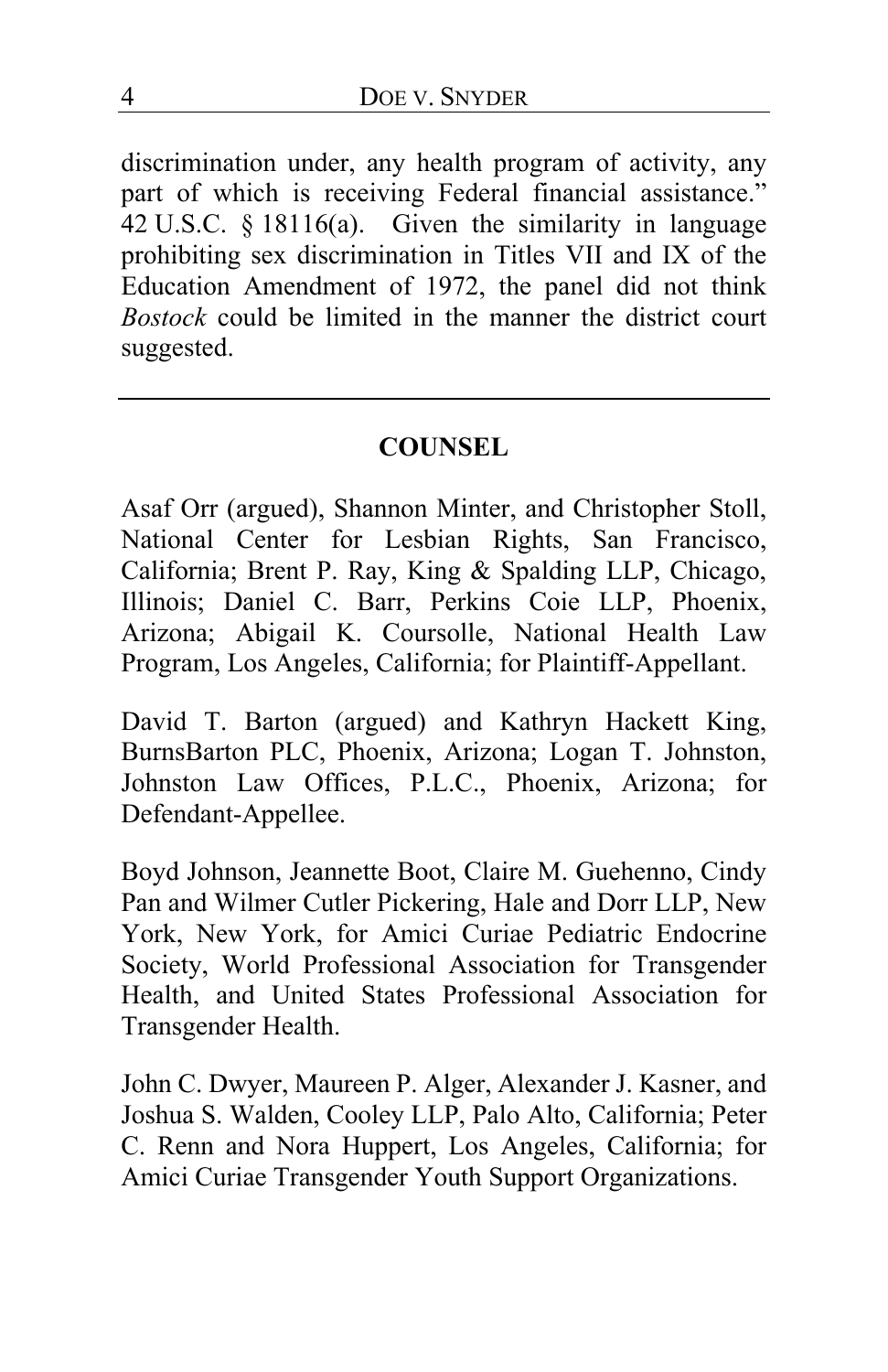Mary E. McAlister, Vernadette R. Broyles, and Joel H. Thornton, Child & Parental Rights Campaign, Inc., Johns Creek, Georgia, for Amici Curiae Keira Bell, Laura Becker, Sinead Watson, Kathy Grace Duncan, Laura Reynolds, Carol Freitas, and Detransvoices.org.

Cindy C. Albracht-Crogan, Cohen Dowd Quigley P.C., Phoenix, Arizona, for Amicus Curiae Society for Evidence Based Medicine.

Michael G. Moore, Esq., Law Office of Michael Garth Moore, Tucson, Arizona, for Amici Curiae Psychotherapeutic Experts in the Field of Treatment of Trans-Identified Children.

#### **OPINION**

CALLAHAN, Circuit Judge:

Plaintiffs John Doe and D.H, two teenage transgender individuals who were born female, filed this putative class action on behalf of themselves and others similarly situated, alleging that a provision of Arizona law that precludes coverage for gender reassignment surgeries violates federal law and is unconstitutional. They sought a preliminary injunction compelling the Arizona Health Care Cost Containment System (AHCCCS), Arizona's Medicaid program, to pay for their immediate male chest reconstruction surgeries. The district court denied their request for a mandatory preliminary injunction and Plaintiffs appealed.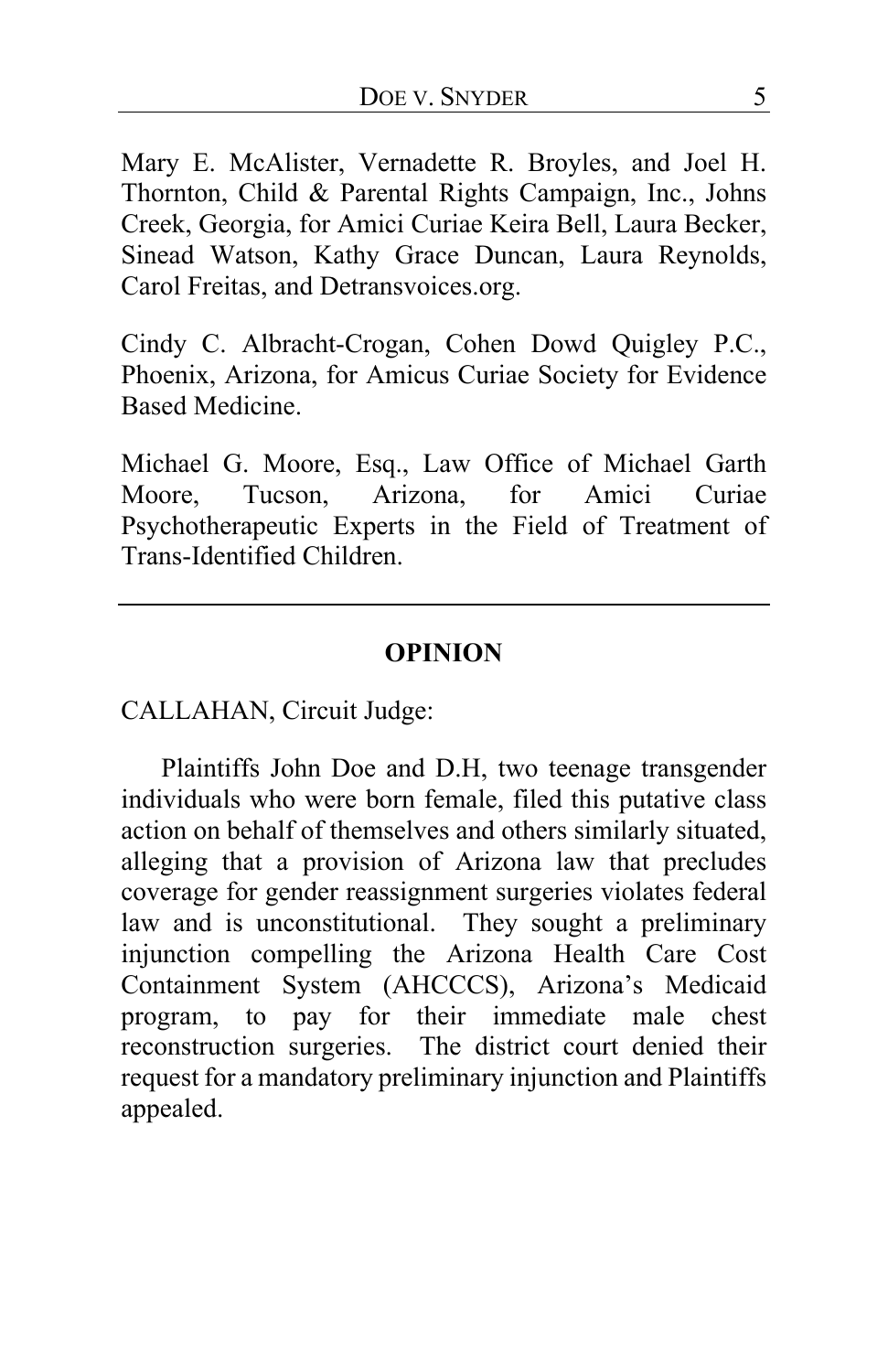Doe, the remaining Plaintiff,**[1](#page-5-0)** asserts that the exclusion of gender reassignment surgeries in Arizona Administrative Code R9-22-205(B)(4) constitutes sex discrimination. In addition, Doe seeks a mandatory preliminary injunction, which may not be "granted unless extreme or very serious damage will result." *Marlyn Nutraceuticals, Inc. v. Mucos Pharma GmbH & Co.*, 571 F.3d 873, 879 (9th Cir. 2009) (quoting *Anderson v. United States*, 612 F.2d 1112, 1114 (9th Cir. 1980)) (cleaned up). We review the denial of a preliminary injunction for abuse of discretion and the district court's factual findings for clear error. *See Puente Arizona v. Arpaio*, 821 F.3d 1098, 1103 (9th Cir. 2016). "Clear error exists if the finding is 'illogical, implausible, or without support in inferences that may be drawn from the facts in the record.'" *Edmo v. Corizon, Inc.*, 935 F.3d 757, 784-85 (9th Cir. 2019) (quoting *La Quinta Worldwide LLC v. Q.R.T.M., S.A. de C.V*., 762 F.3d 867, 879 (9th Cir. 2014)).

The district court denied the request for a mandatory preliminary injunction based on a finding that Plaintiffs had not shown that male chest reconstruction surgeries were medically necessary for them or safe and effective for correcting or ameliorating their gender dysphoria. On this preliminary record, given facts specific to Doe and the irreversible nature of the surgery, Doe has not shown that the district court's findings are "illogical, implausible, or without support in inferences that may be drawn from the facts in the record." Accordingly, we affirm the district court's denial of his request for a mandatory preliminary injunction.

<span id="page-5-0"></span>**<sup>1</sup>** Following the filing of the appeal, Plaintiffs withdrew their motion for class certification and voluntarily dismissed D.H. from the case and appeal. Doe is now proceeding individually.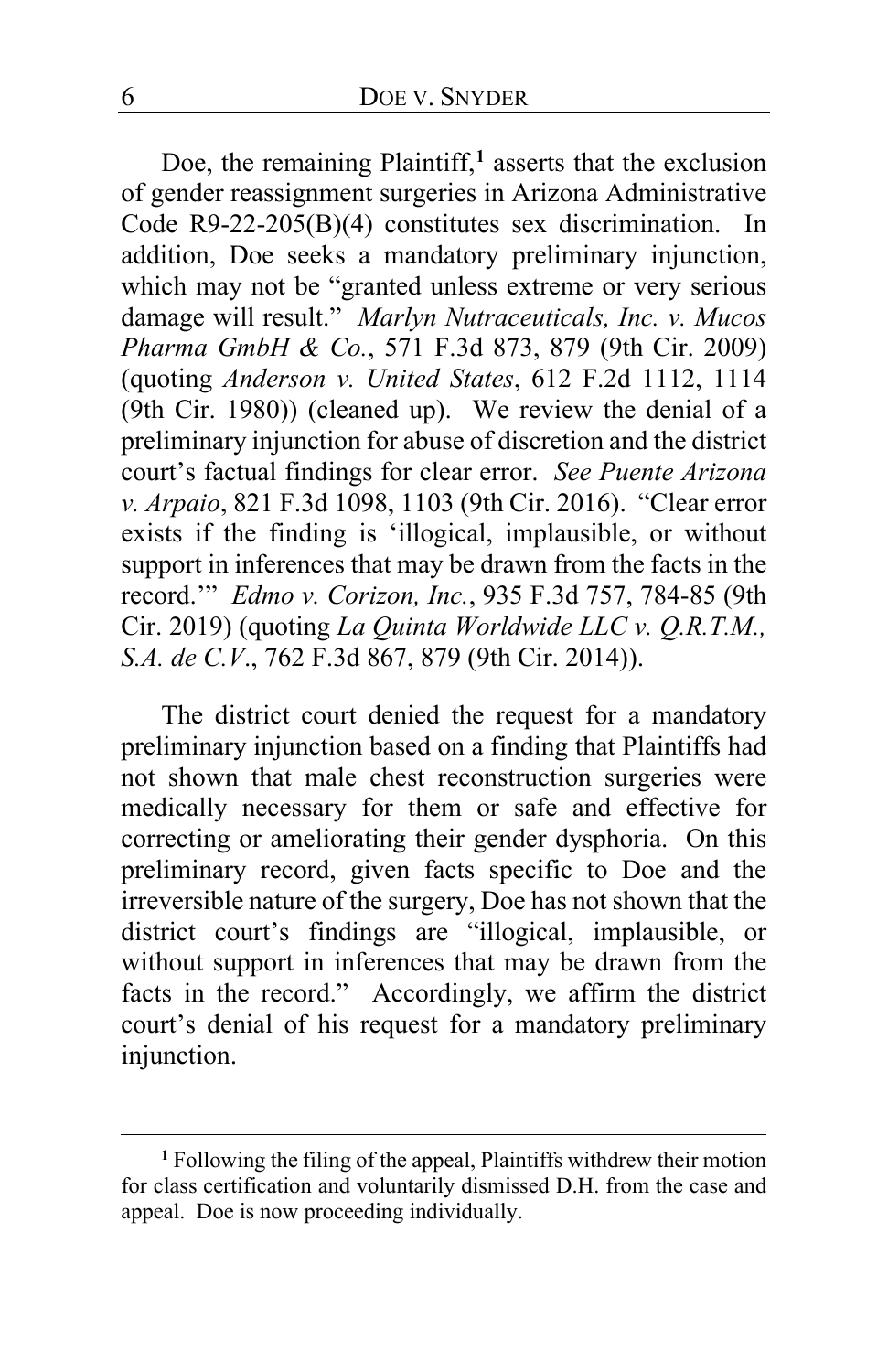### **I**

In August 2020, D.H., a seventeen-year-old transgender individual, and John Doe, a fifteen-year-old transgender individual, filed their complaint for declaratory and injunctive relief in the United States District Court for the District of Arizona. Plaintiffs were considered female at birth and have been undergoing medical treatment for gender dysphoria, including counseling and hormone therapy. They receive health coverage through the AHCCCS which covers their counseling and hormone therapy. Their health care providers recommend male chest reconstruction surgery to further alleviate their gender dysphoria. Their complaint alleged that a provision of Arizona law prohibits Medicaid coverage for "gender reassignment surgeries" (the<br>"Challenged Exclusion"). Specifically, Arizona "Challenged Exclusion"). Administrative Code R9-22-205(B)(4) excludes the following from coverage:

> a. Infertility services, reversal of surgically induced infertility (sterilization), and *gender reassignment surgeries*;

> b. Pregnancy termination counseling services;

> c. Pregnancy terminations, unless required by state or federal law;

> d. Services or items furnished solely for cosmetic purposes; and

> e. Hysterectomies unless determined medically necessary.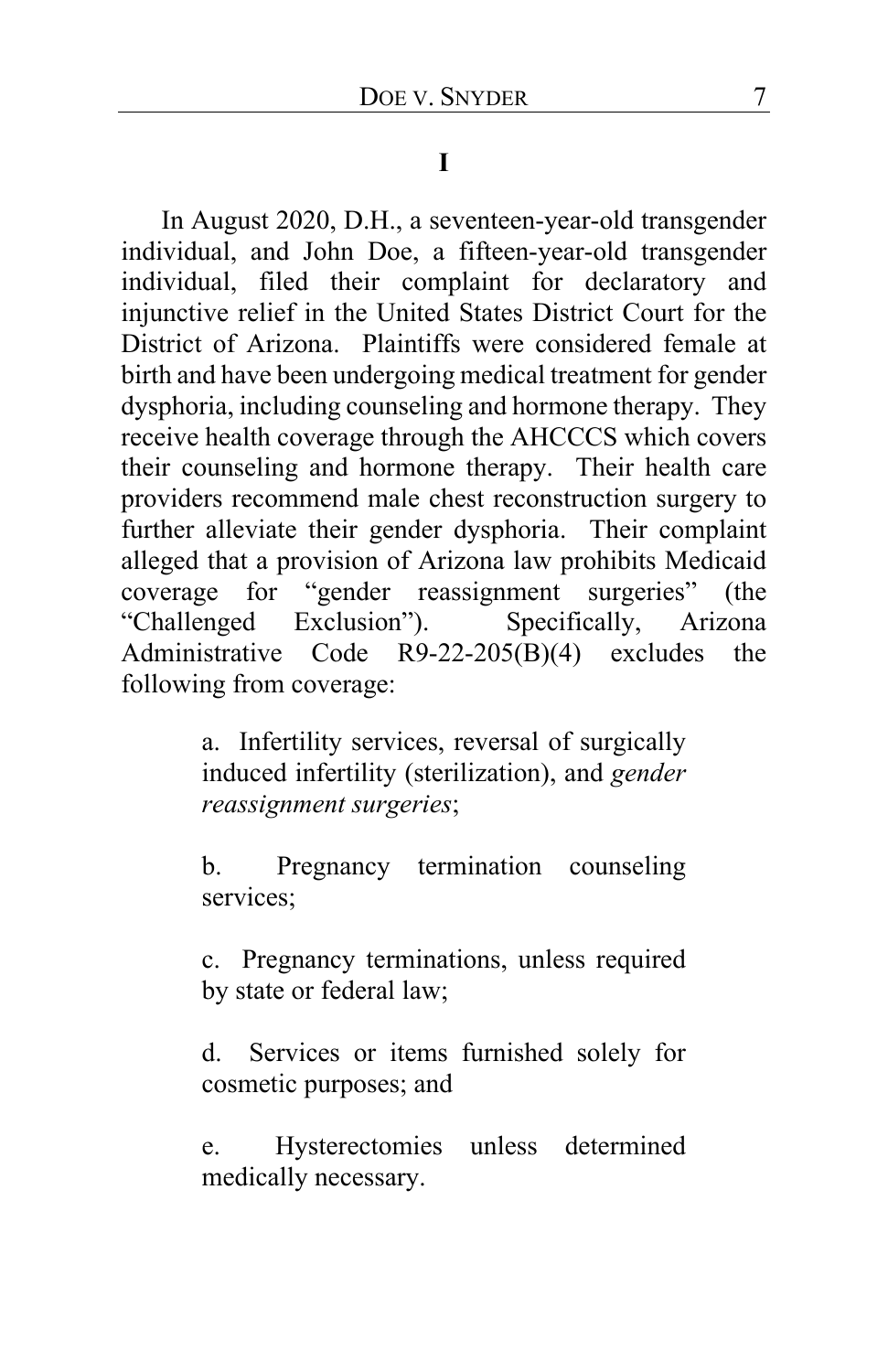(Emphasis added). Plaintiffs asserted that the Challenged Exclusion violates their civil rights under Section 1557 of the Patient Protection and Affordable Care Act (ACA), 42 U.S.C. § 18116; the Early and Periodic Screening, Diagnostic and Treatment requirements of the federal Medicaid Act, 42 U.S.C. §§ 1396a(a)(10)(A), 1396a(a)(43), 1396d(a)(4)(B), 1396d(r); the comparability requirement of the Medicaid Act,  $42 \text{ U.S.C. }$  §  $1396a(a)(10)(B)$ ; and the Equal Protection Clause of the Fourteenth Amendment to the **Constitution** 

Plaintiffs sought to represent a class of transgender individuals under the age of 21 who seek male chest reconstruction surgery (sometimes referred to as "top surgery"). <sup>[2](#page-7-0)</sup> Along with their complaint, Plaintiffs filed a motion for preliminary injunction asserting that both Plaintiffs "urgently need male chest reconstruction surgery to alleviate their gender dysphoria" and that there is "broad consensus within the medical community that the surgery is a safe, effective, and medically necessary treatment for many

Plaintiffs defined the proposed class as "[a]ll transgender individuals under age 21 who are or will be enrolled in AHCCCS, have or will have a diagnosis of gender dysphoria, and are seeking or will seek coverage for male chest reconstruction surgery following a determination by their respective health care providers that the procedure is necessary to treat their gender dysphoria."

<span id="page-7-0"></span>**<sup>2</sup>** The complaint sought the certification of the class, the appointment of Plaintiffs as representatives of the class, and the appointment of counsel for the class. It also sought preliminary and permanent injunctions on behalf of Plaintiffs, and all similarly situated individuals, and declaratory judgment that the denial of coverage for male chest reconstruction surgery violated the Medicaid Act, the ACA, and the Equal Protection Clause of the Fourteenth Amendment.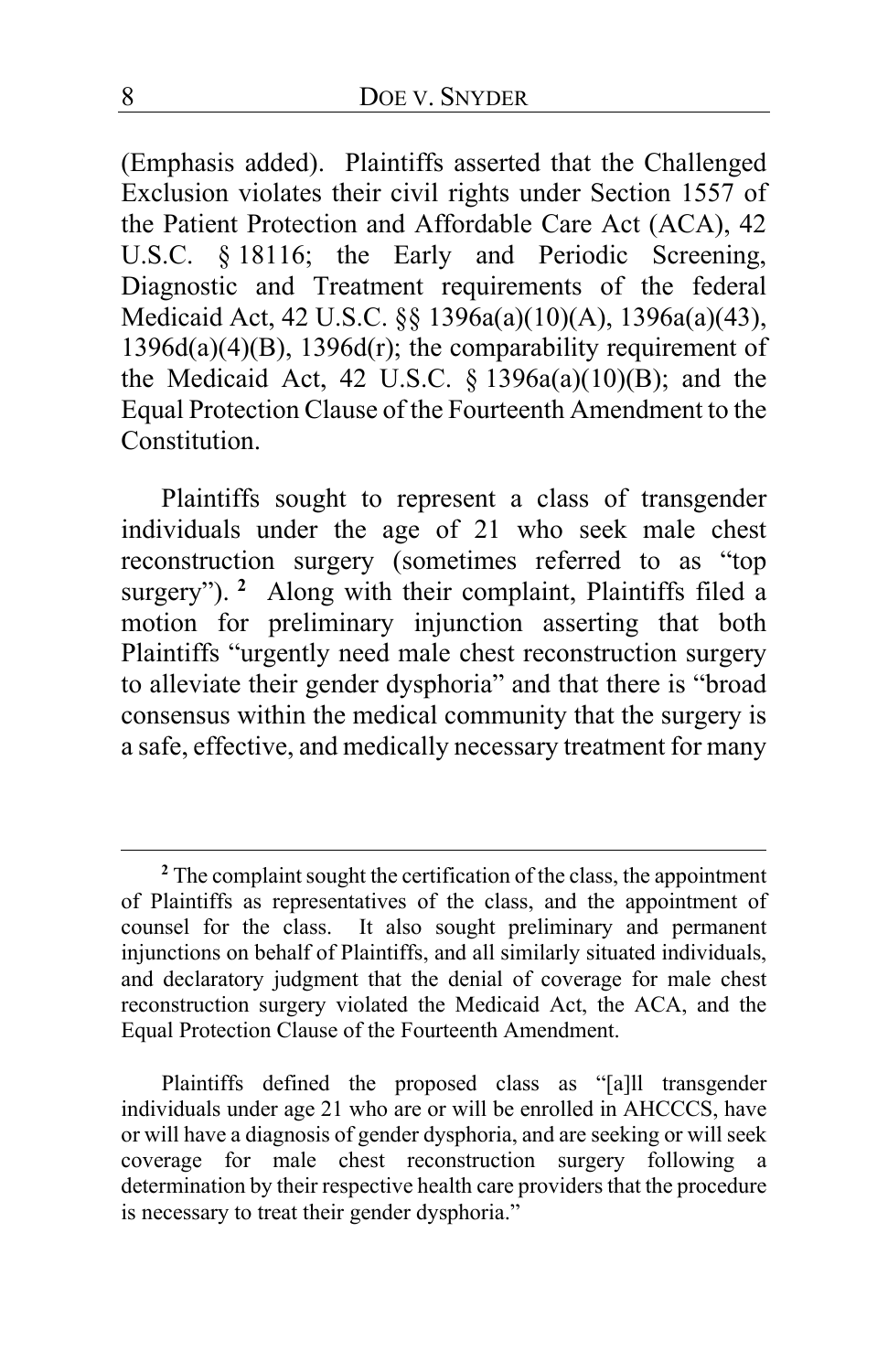individuals with gender dysphoria, including adolescents."**[3](#page-8-0)** The motion stated that the surgery is not cosmetic, but functional. It explained that "[a]s a result of the surgery, a transgender male's body matches the person's internal identity, thereby providing enormous psychological relief, and enables them to interact with others and to function in a male identity much more effectively and confidently." The motion further asserted that the surgery would eliminate the need for a chest binder, the extended use of which can cause difficulty breathing, exacerbate preexisting pulmonary conditions like asthma, and cause serious skin conditions.

The motion recited Plaintiffs' histories of gender dysphoria and their continued experiences of significant emotional distress and significant physical discomfort and pain. Both Plaintiffs had been taking testosterone for more than a year and had regularly worn their binders for far longer than the maximum daily time recommended by their health care providers. Both Plaintiffs also had various psychiatric issues. Doe had a referral letter for surgery from his mental health provider but was unable to schedule a surgical consult because he cannot afford the surgery and the AHCCCS will not cover it.

<span id="page-8-0"></span>**<sup>3</sup>** Plaintiffs asserted that the "process of undergoing these treatments is called 'gender transition' and is guided by well-established, internationally recognized standards of care developed by the World Professional Association for Transgender Health (WPATH)." They further stated that the WPATH standards have been adopted by major professional associations of healthcare providers including the American Medical Association, American Psychological Association, the American Academy of Pediatrics, and the Endocrine Society.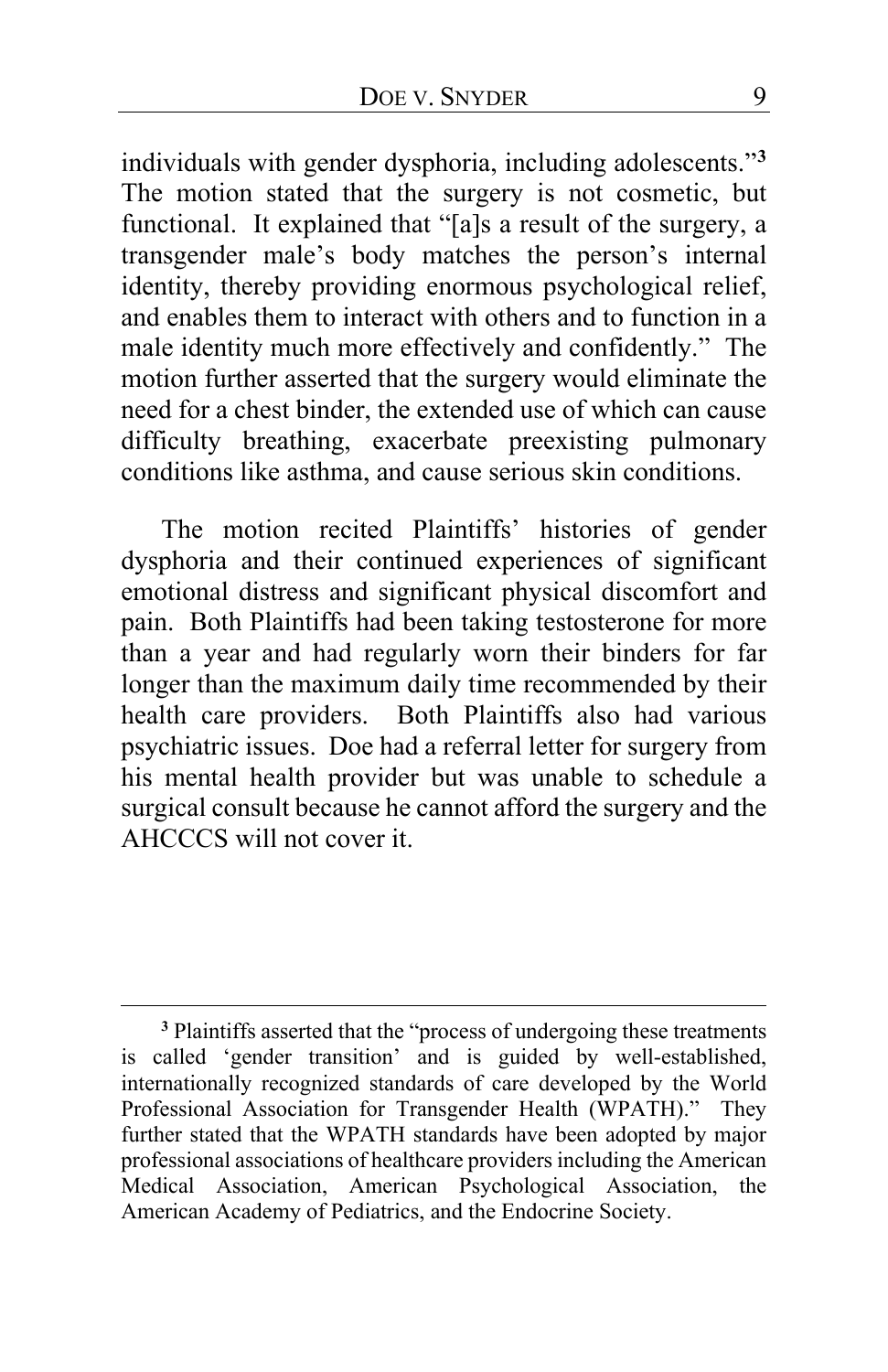#### **II**

The district court denied Plaintiffs' motion for a preliminary injunction. It noted the Ninth Circuit in *Monarch Content Management LLC v. Arizona Department of Gaming*, 971 F.3d 1021, 1027 (9th Cir. 2019), had quoted the Supreme Court's holding in *Winter v. Natural Resources Defense Council, Inc*., 555 U.S. 7, 20 (2008), which stated that: "[a] plaintiff seeking a preliminary injunction must establish that he is likely to succeed on the merits, likely to suffer irreparable harm in the absence of preliminary relief, that the balance of equities tips in his favor, and that an injunction is in the public interest." The district court determined that Plaintiffs' request was for a mandatory injunction because they sought "an injunction that not only enjoins Defendant from enforcing the law, but orders Defendant to take an affirmative action by providing coverage for a medical procedure that would be otherwise excluded, thus going well beyond the status quo." The court held that a request for a mandatory injunction was subject to heightened scrutiny and would be granted only when extreme or very serious damage would result that was not compensable in damages, and the merits of the case were not doubtful. *See Hernandez v. Sessions*, 872 F.3d 976, 999 (9th Cir. 2017); *Dahl v. HEM Pharms. Corp.*, 7 F.3d 1399, 1403 (9th Cir. 1993).

The district court first considered whether Plaintiffs had shown that top surgery was for them medically necessary, safe, and effective. Plaintiffs had submitted a number of declarations, including one from a psychiatrist who specializes in treating children and adolescents with gender dysphoria, and another from a plastic surgeon who specializes in gender reassignment surgery and would perform the surgeries for Plaintiffs. Both are members of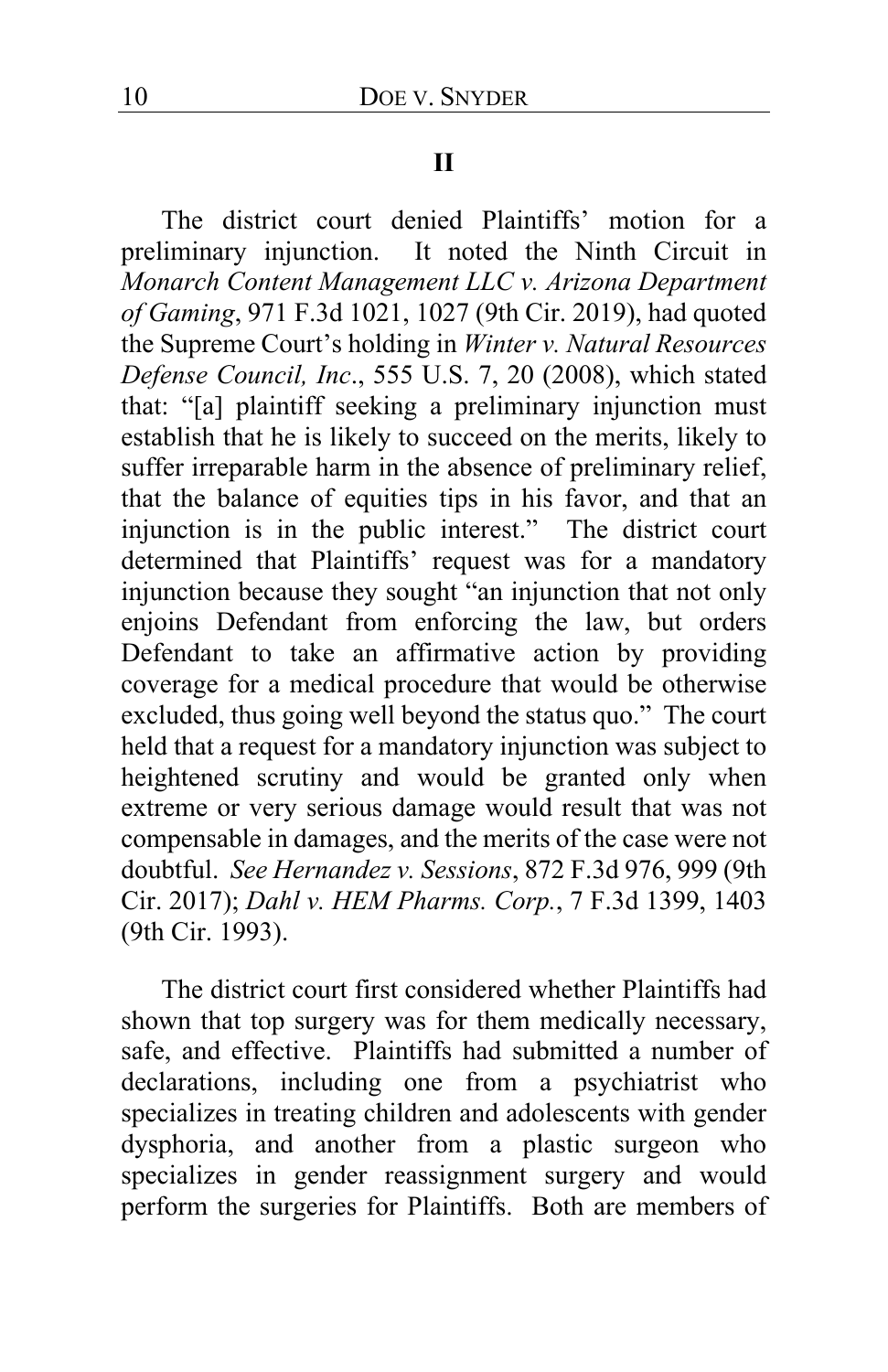WPATH. According to the district court, the purpose of WPATH's "Standards of Care . . . is to assist health providers in delivering medical care to transgender people to provide them with safe and effective treatment for gender dysphoria, in order to maximize their overall health, psychological well-being and self-fulfillment." The district court noted that the psychiatrist had treated over 300 children and adolescents with gender dysphoria and considers male chest reconstruction surgery safe and effective for adolescents. The court observed that the psychiatrist opined that surgical treatment is necessary for some transgender youth, but that he had not met, examined, or consulted with Doe to determine whether surgery is medically necessary for him. The plastic surgeon had conducted virtual consultations with Plaintiffs and opined that they appear to be good candidates for male chest reconstruction surgery, that he is confident they are fully aware of the risks and benefits of the procedure, and that the surgery "is a safe, effective, and medically necessary treatment for each of them, assuming the absence of any pathology."

Defendant responded with declarations from two experts, an endocrinologist and a psychiatrist specializing in sexuality. The endocrinologist asserted that the purported "professional consensus" embodied in the WPATH's Standard of Care exists only within its confines and that there is no high-quality study showing male chest reconstruction surgery is safe, effective, or optimal for treating minors with gender dysphoria. He pointed to a 2016 decision by the Centers for Medicare & Medicaid Services that declined to issue a national coverage determination on gender reassignment surgery for Medicare beneficiaries with gender dysphoria because the clinical evidence was inconclusive for the Medicare population. The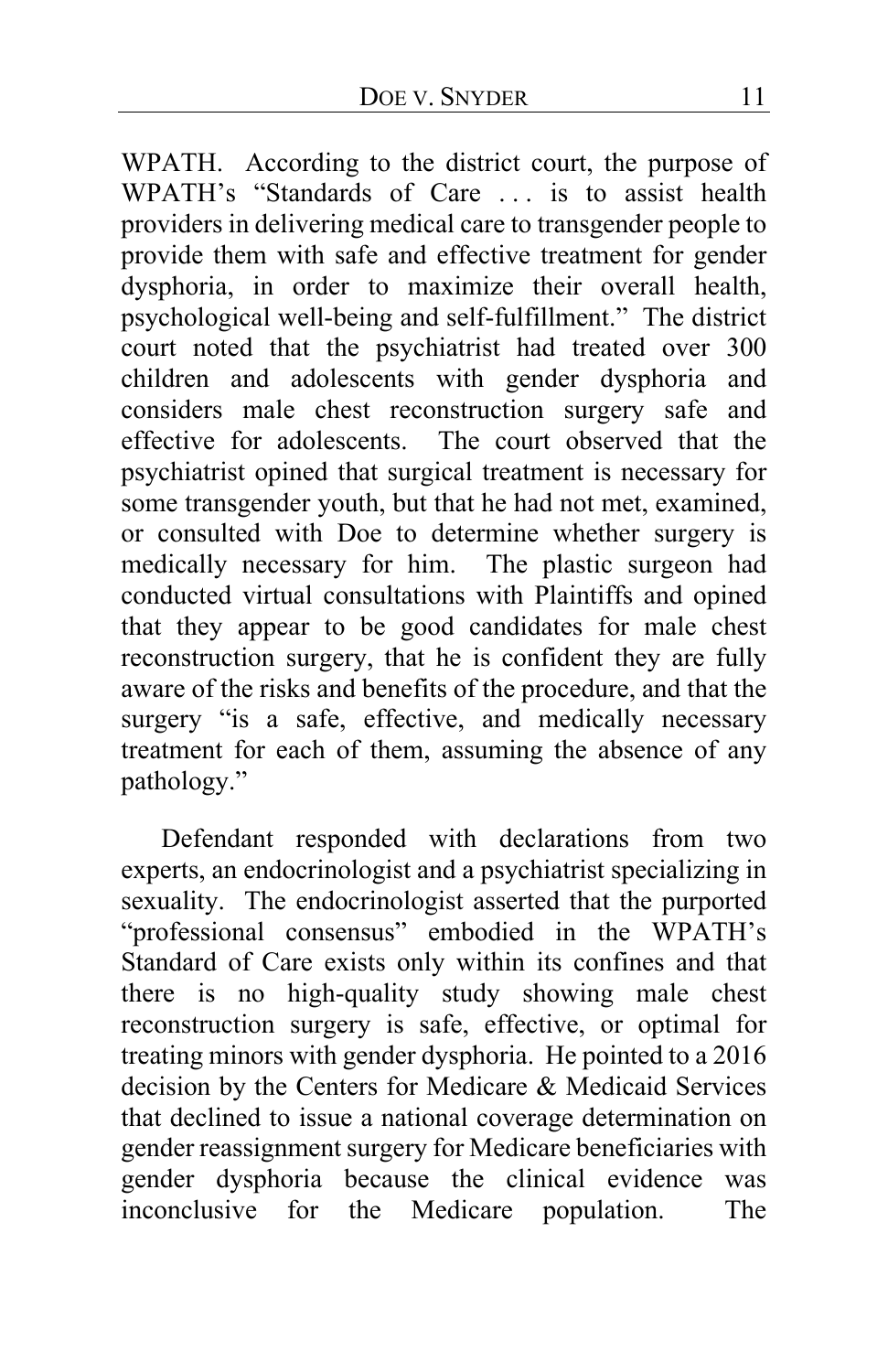endocrinologist opined that irreversible top surgery should not be performed on Plaintiffs because there is no way to predict whether they will outgrow their gender dysphoria and minors are "still undergoing brain development and as such they are immature with respect to intellect, emotion, judgment, and self-control."

Defendant's second expert had been an early member of WPATH but now alleged that "WPATH represents a selfselected subset of the mental health professions . . . [and] does not capture the clinical experiences of others." The psychiatrist asserted that WPATH "does not welcome skepticism, and therefore, deviates from the philosophical core of medical science." He opined that there is no reliable scientific data to support surgical intervention in adolescents with gender dysphoria, that the surgery will not eliminate the incongruence of female genitalia, and there is no reliable way to predict which patients' gender dysphoria will continue into adulthood.

Defendant also submitted a recent opinion from the United Kingdom's High Court of Justice, which reviewed a National Health Service clinic's practice of prescribing puberty-suppressing medication to individuals under age 18 with gender dysphoria. Although it heard evidence that such treatment was "required in accordance with the international frameworks of WPATH and the Endocrine Society," the United Kingdom court nonetheless concluded that treatment was "experimental or innovative in the sense that there are currently limited studies/evidence of the efficacy or longterm effects of the treatment." The district court noted that although the case did not involve surgery and was not controlling authority, it suggested that the "irreversible surgery Plaintiffs seek here is also experimental and perhaps risky." The district court determined that "Plaintiffs have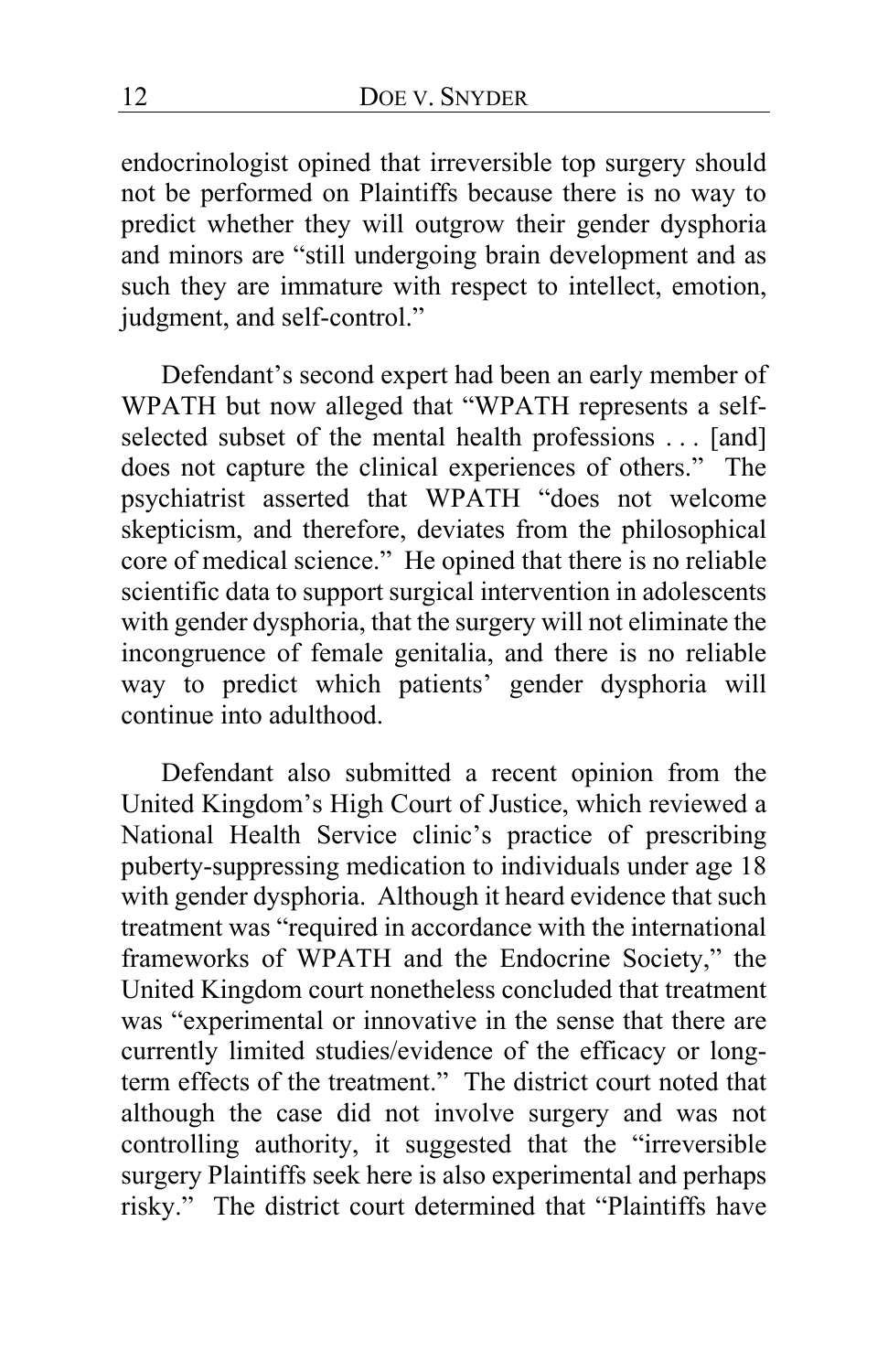not clearly shown the surgery is medically necessary for them or that it is safe and effective for correcting or ameliorating their gender dysphoria."

The district court then turned to the controlling law. It noted that to prevail on their discrimination claim under the Equal Protection Clause and Section 1557 of the ACA, Plaintiffs had to show that (1) the AHCCCS is federally funded, (2) they were denied benefits on the basis of membership in a protected class (sex), and (3) the denial of benefits is a but-for cause of their injuries. The parties did not dispute that the AHCCCS received federal funds, but sharply disputed the other two elements.

Plaintiffs asserted that they were denied benefits and discriminated against by the AHCCCS, because they are transgender, citing *Bostock v. Clayton County*, 140 S. Ct. 1731 (2020), and several cases from district courts in other states.

The district court did not find Plaintiffs' arguments compelling. First, it found their reliance on *Bostock*  "unpersuasive" because the Supreme Court expressly limited its holding to Title VII claims involving employment and the case did not involve "a state Medicaid plan exclusion for surgical treatment for gender dysphoria in minors." The district court distinguished the cases from other district courts cited by Plaintiffs, noting that in those cases some coverages did not involve Medicaid, the plaintiffs were not minors, and the exclusions challenged were significantly different. The district court noted that in *Flack v. Wisconsin Department of Health Services*, 328 F. Supp. 3d 931 (W.D. Wis. 2018), the exclusion from Medicaid coverage included drugs and hormone therapy, whereas the Challenged Exclusion excluded only gender reassignment surgery, and did not exclude coverage for other treatments of gender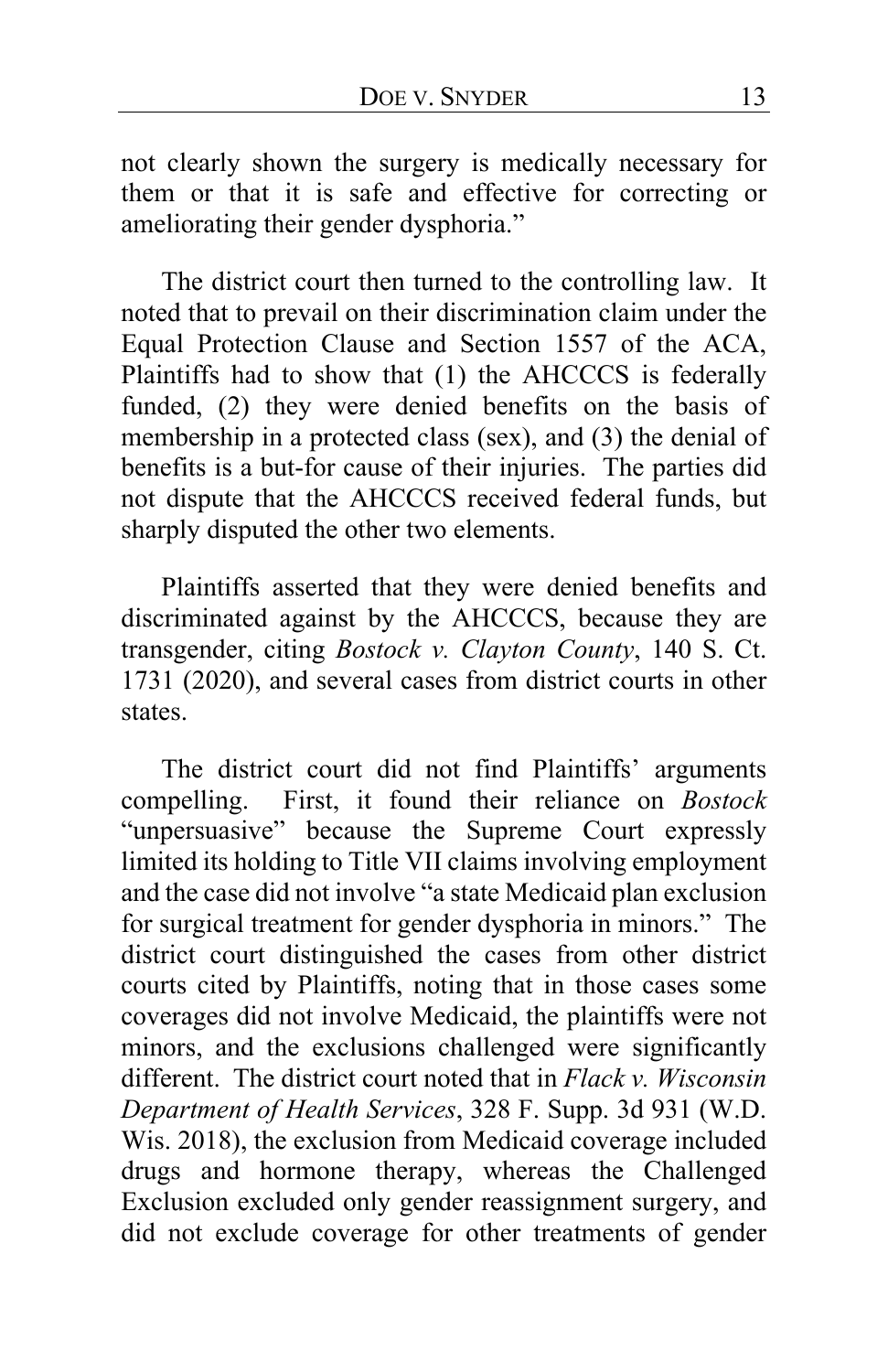dysphoria such as hormone therapy. The district court agreed with Defendant that because the AHCCCS covers hormone treatment and mental health counseling for the treatment of gender dysphoria, Plaintiffs had failed to meet their high burden, especially because they "have not clearly shown the surgery they seek is safe and effective for treating gender dysphoria in adolescents." The district court further stated that because the AHCCCS covers certain treatments for gender dysphoria, Plaintiffs had not shown that the denial of coverage was based on sex rather than some other permissible rationale.

Finally, the district court addressed the balance of harm. Plaintiffs asserted that they would be irreparably harmed in the absence of an injunction both because such harm is presumed for violations of constitutional rights and because denying them surgery would cause them irreparable physical<br>and emotional harm. The court noted that Defendant The court noted that Defendant countered that Plaintiffs had not made the requisite showing of irreparable harm because: (1) "according to the Diagnostic and Statistical Manual of Mental Disorders Fifth Edition ('DSM-5'), gender dysphoria does not persist into adulthood for most children and, specifically, '[i]n natal females persistence has ranged from 12% to 50%'"; (2) Plaintiffs had not demonstrated that they are capable of providing informed consent, given their significant psychological disorders that pre-date their gender dysphoria; (3) one of the Plaintiffs had "worn a binder for five years without developing any skin conditions or exacerbating his asthma, so irreparable harm is unlikely"; and (4) Doe's "long-standing and pre-existing 'chronic post-traumatic stress disorder from early life attachment trauma' . . . should be addressed before irreversible surgical procedures are employed." The district court further noted that Plaintiffs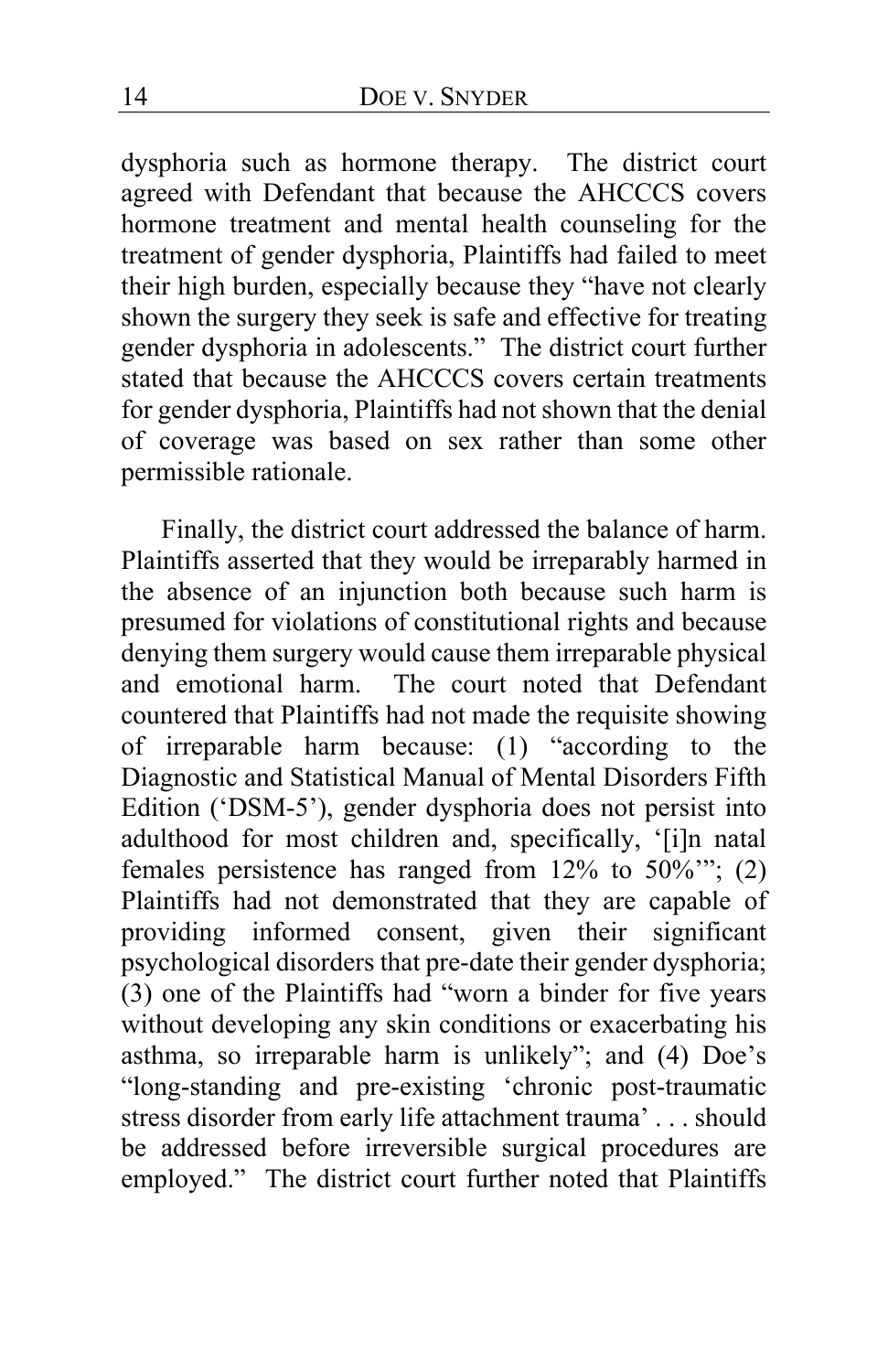had not provided a declaration from any medical doctor who is treating Doe.

The court found that Plaintiffs had not met their heightened burden, noting it is not clear that the injury was not capable of compensation as Plaintiffs could pay for the surgeries out-of-pocket and seek reimbursement; and that the preliminary injunctive relief sought was identical to the ultimate relief sought. The district court noted that "the relief sought would completely change, rather than preserve, the status quo." The court concluded that it would be "premature to grant such relief prior to discovery and summary judgment briefing."

In sum, the district court denied the request for a preliminary injunction finding that Plaintiffs had "not clearly shown that the surgery they seek is medically necessary for them, that it is a safe and effective treatment for gender dysphoria in adolescents, or that the Challenged Exclusion violates the Medicaid Act, Section 1557, or the Equal Protection Clause." Plaintiffs filed a timely notice of appeal. On appeal, they limit their challenge to Section 1557 and the Equal Protection Clause, and do not challenge the district court's ruling under the Medicaid Act.

#### **III**

We have jurisdiction under 28 U.S.C. § 1292(a)(1) to review the denial of a preliminary injunction, and we review such a denial for abuse of discretion. *Alliance for the Wild Rockies v. Cottrell*, 632 F.3d 1127, 1131 (9th Cir. 2011). As noted, for a preliminary injunction to issue, a plaintiff must establish a likelihood of success on the merits, irreparable harm in the absence of preliminary relief, a balance of equities in the movant's favor, and that the injunction is in the public interest. *Cal. Trucking Ass'n v. Bonta*, 996 F.3d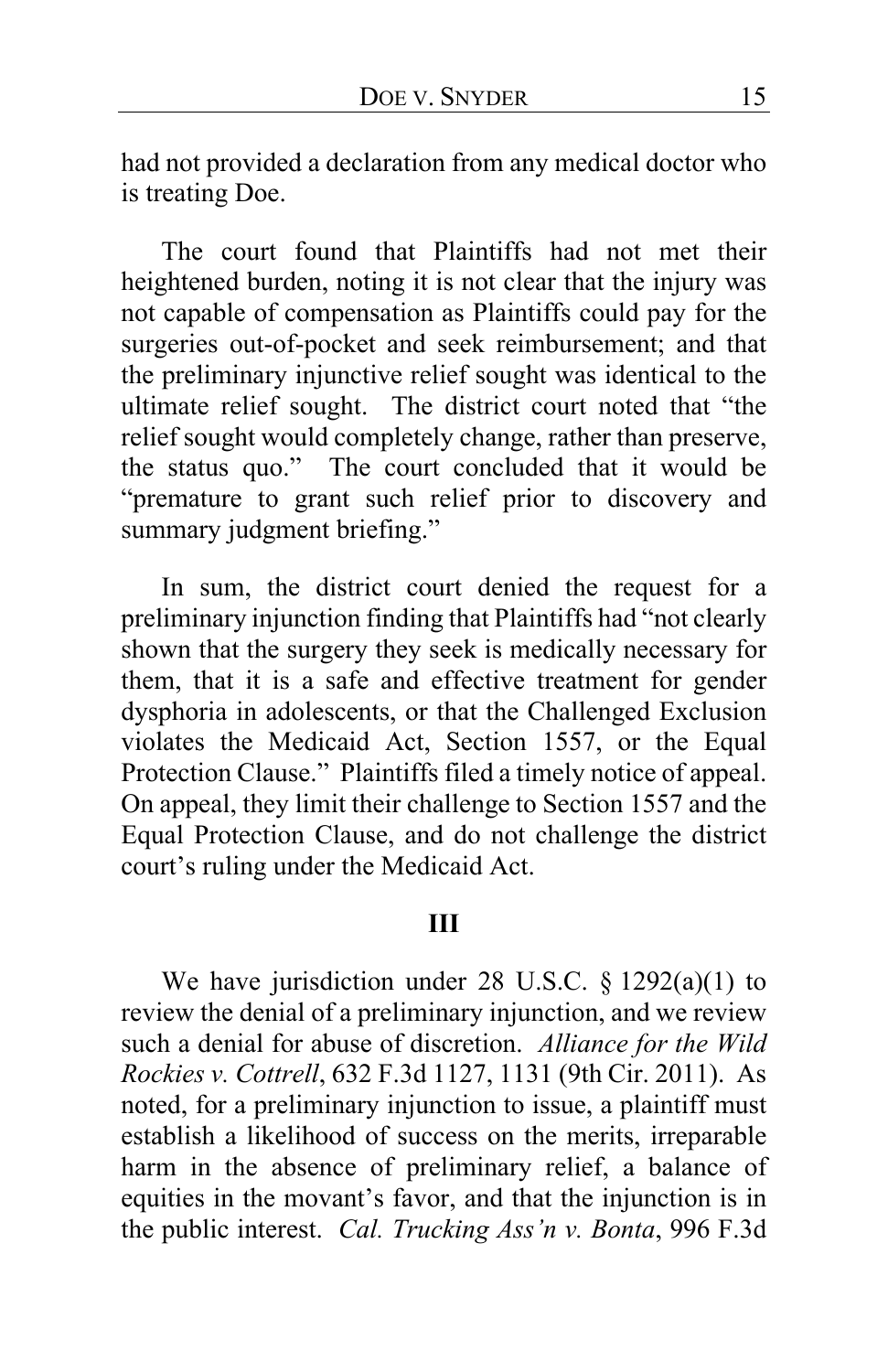644, 652 (9th Cir. 2021) (citing *Winter*, 555 U.S. at 20). In addition, we have applied a "sliding scale" to this standard, allowing a stronger showing of one element to offset a weaker showing of another. *Alliance for the Wild Rockies*, 632 F.3d at 1131.

Although the district court held that Plaintiffs sought a mandatory preliminary injunction, their briefs argue that they seek "a quintessential prohibitory injunction" because they "seek to enjoin enforcement of the exclusion against them as individuals so that their coverage may be evaluated in the same way as any other request for coverage, without application of the exclusion." Doe argues that he has shown that he has been denied his right to equal protection under the law because his request has been denied solely based on the Challenged Exclusion and not on any individualized assessment.

In *Marlyn Nutraceuticals*, 571 F.3d at 879, we defined a mandatory injunction as one that goes beyond simply maintaining the status quo and orders the responsible party to take action pending the determination of the case on its merits. Here, rather than maintain the status quo pendente lite, Plaintiffs sought to compel Defendant to act prior to the entry of a final judgment. Thus, we agree with the district court that Plaintiffs sought a mandatory injunction.

The standard for issuing a mandatory preliminary injunction is high. "In general, mandatory injunctions 'are not granted unless extreme or very serious damage will result and are not issued in doubtful cases or where the injury complained of is capable of compensation in damages.'" *Id*.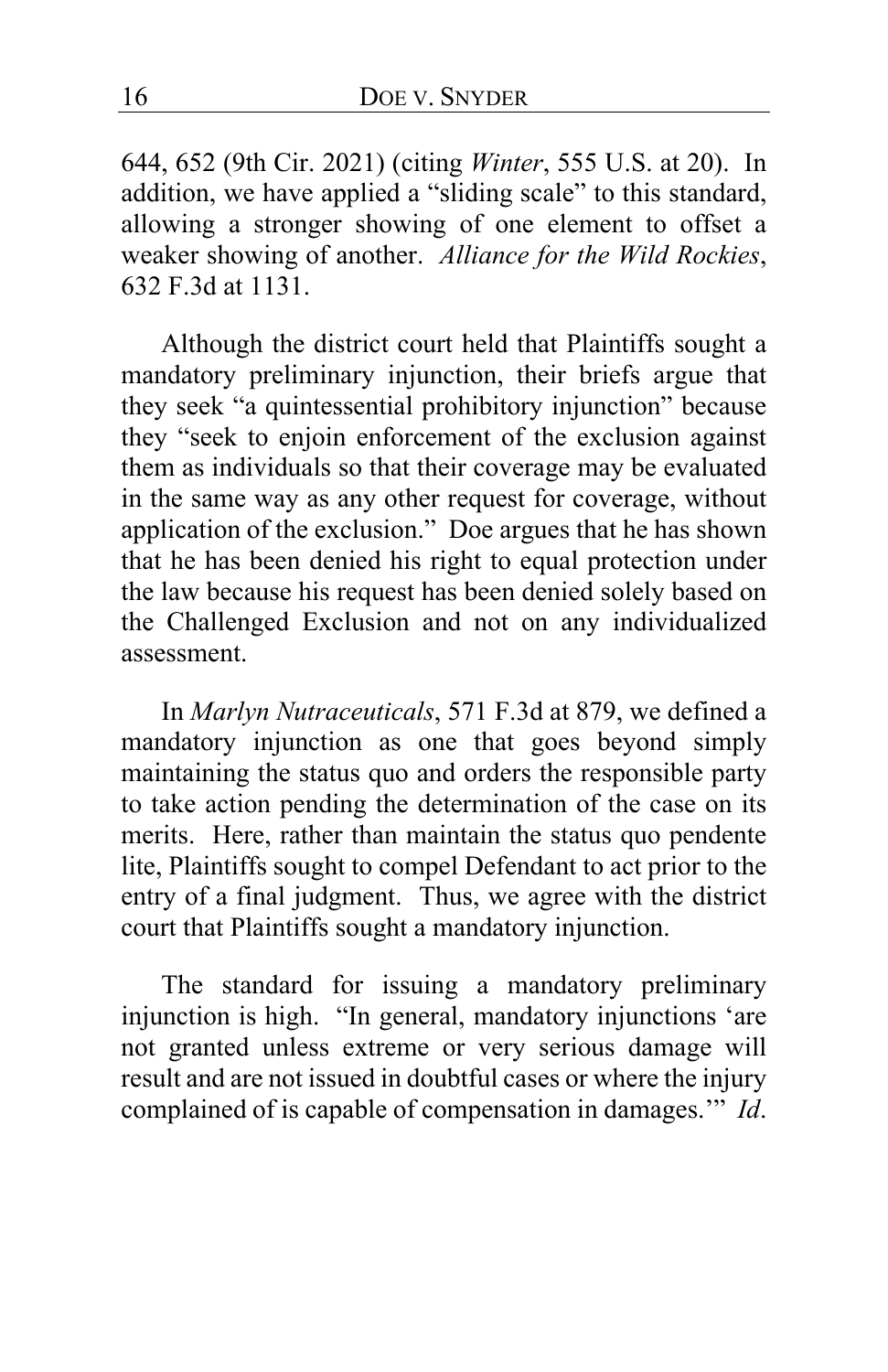(quoting *Anderson*, 612 F.2d at 1115).**[4](#page-16-0)** Moreover, as the district court's evaluation of Plaintiffs' alleged harm is a factual determination, we review it for clear error, which exists "if the finding is 'illogical implausible, or without support in inferences that may be drawn from the facts in the record.'" *Edmo*, 935 F.3d at 784–85 (quoting *La Quinta Worldwide*, 762 F.3d at 879).

Here, Doe has not made a compelling showing of irreparable harm. Although his underlying claims alleged discrimination based on sex, the proffered reason for seeking preliminary injunctive relief was the alleged irreparable harm to him if his surgery was delayed. But to compel the issuance of a mandatory preliminary injunction, even where there has been a showing of likelihood of success on the underlying claim, a plaintiff need still show a likelihood of irreparable harm. *Marlyn Nutraceuticals*, 571 F.3d at 877. On appeal from the district court's finding of insufficient harm, Doe has the burden of showing that the district court's finding that there is not a likelihood of irreparable harm is illogical, implausible, or unsupported by the record. *Edmo*, 935 F.3d at 784–85.

Doe has not met his burden. First, although two experts testified that top surgery is safe and effective, even for adolescents, and has been approved by WPATH and most medical professional organizations, Defendant proffered competing expert testimony that WPATH's Standards of Care are not universally endorsed and questioning whether

<span id="page-16-0"></span>**<sup>4</sup>** Based on this standard, we do not think that our "sliding scale" standard applies to this appeal. We read *Marlyn Nutraceuticals*, 571 F.3d at 879, as directing that on review of the denial of a mandatory preliminary injunction based on a factual evaluation of harm, weakness in a plaintiff's showing of harm cannot be offset by a stronger showing on the merits of the underlying legal claim.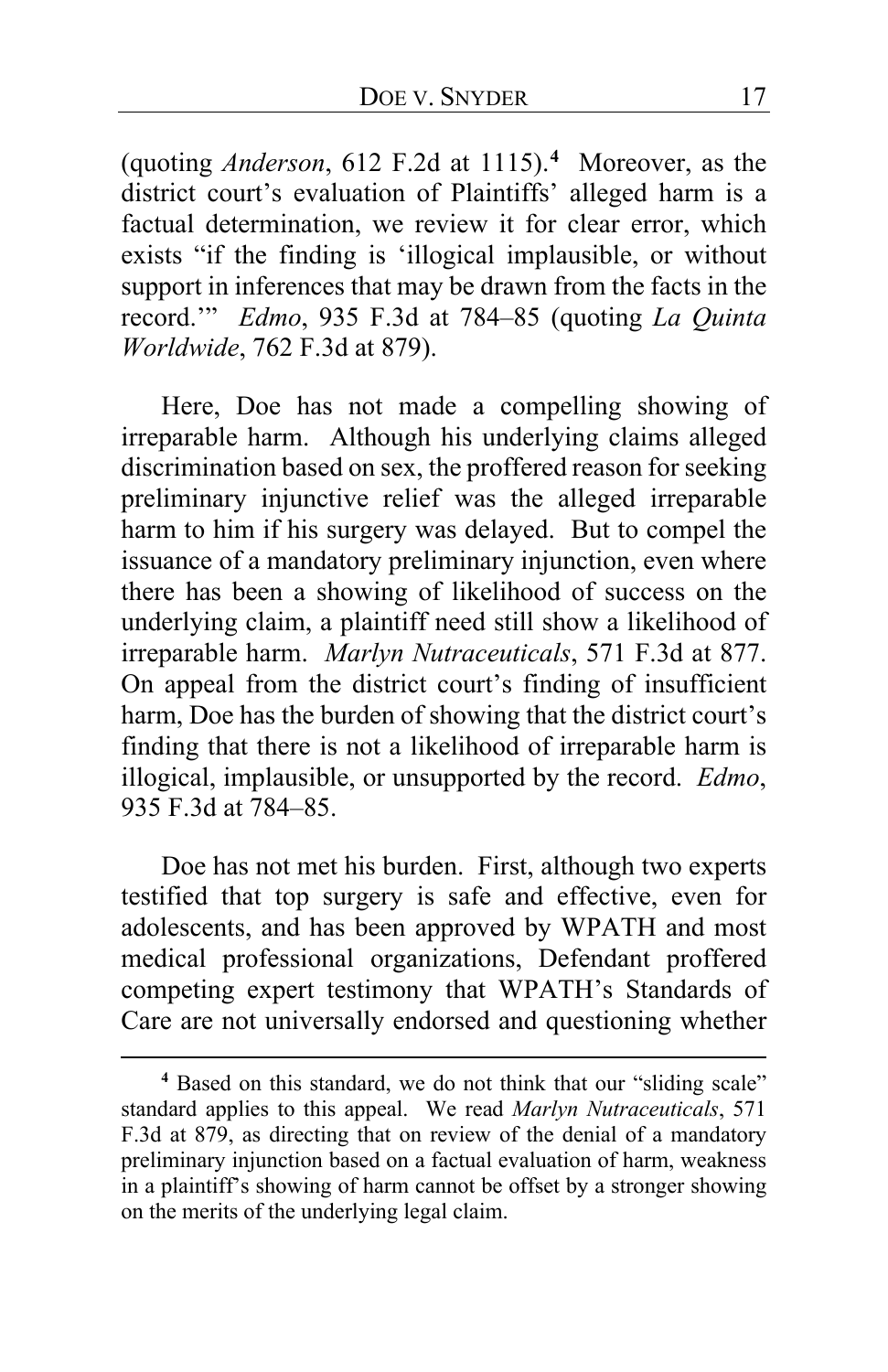there have been any high-quality studies showing that male chest reconstruction surgery is safe, effective, or optimal for treating gender dysphoria. For example, Defendant's expert noted that, as of 2016, the Centers for Medicare & Medicaid Services declined to issue a National Coverage Determination for gender reassignment surgery for Medicare patients with gender dysphoria "because the clinical evidence is inconclusive for the Medicare population." In its order, the district court explicitly noted that testimony in describing the evidence from Defendant's expert.

Second, when Doe sought preliminary injunctive relief, he was a minor. This gave rise to twin concerns: was his gender dysphoria permanent, and did he sufficiently appreciate the consequences of irreversible surgery? There are indications in the record and in the amici briefs filed in this appeal that some individuals who present as transgender during adolescence revert to their natal gender later on, regardless of whether they have had top surgery. Defendant argued, for instance, that gender dysphoria often resolves itself by adulthood and, specifically citing the Diagnostic and Statistical Manual of Mental Disorders Fifth Edition, that "[i]n natal females, persistence has ranged from 12% to 50%." The district court explicitly noted that testimony as well in describing the evidence from Defendant's expert. Also, given the evidence presented that the human brain continues to mature well into a person's twenties, it was reasonable for a district court to question whether Doe appreciated the impact of irreversible surgery and to require further counseling before "authorizing" surgery.

Third, these concerns are reinforced by the apparent fact that Doe had serious psychiatric issues distinct from, or related to, his gender dysphoria. There were representations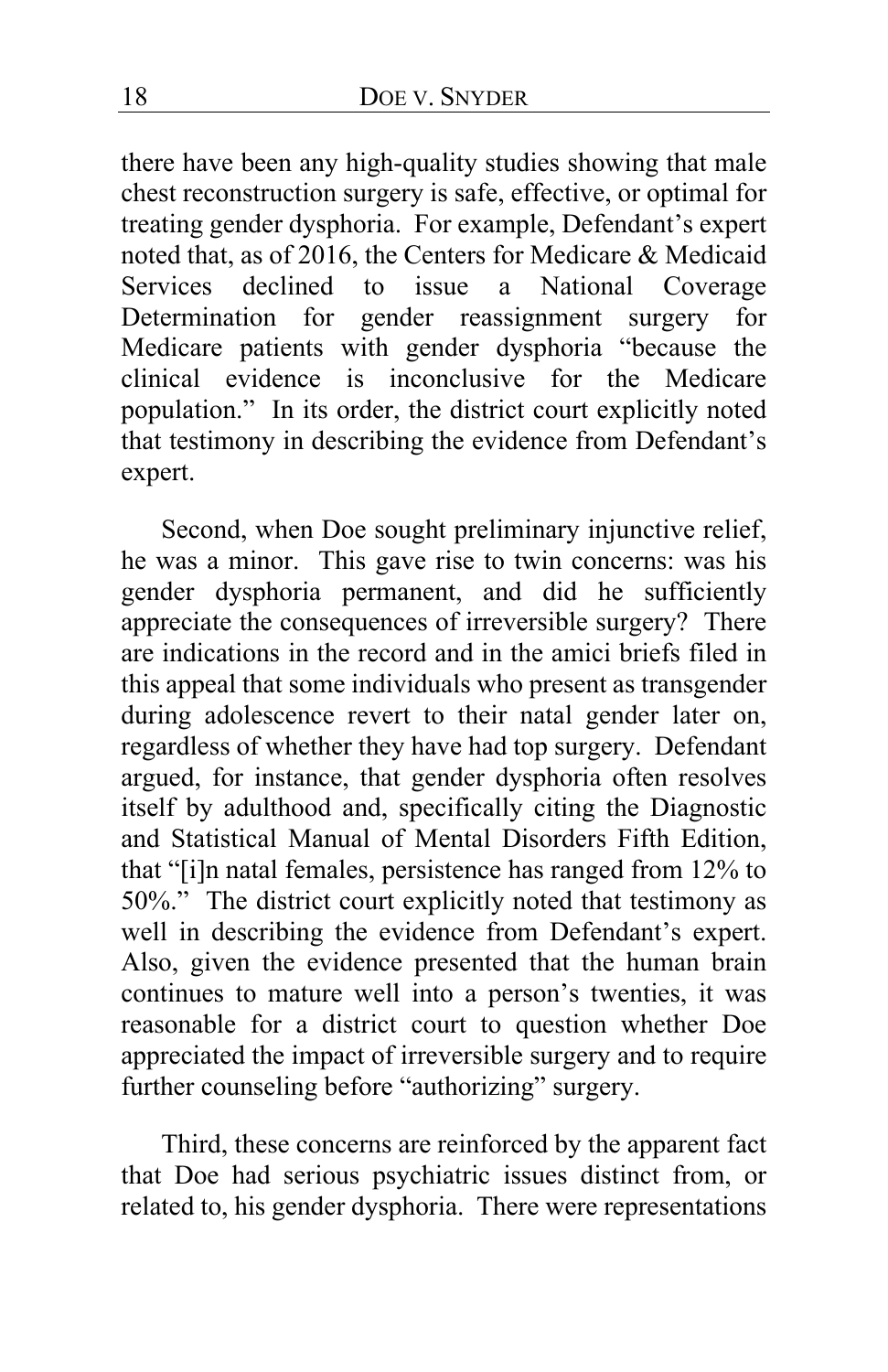before the district court that gender dysphoria might mask other psychiatric issues and that top surgery might not address those other issues. Relatedly, and significantly, Doe failed to provide a declaration from any psychiatrist or medical doctor who is treating him that attested to the necessity and suitability of the surgery in his particular case. And as the district court noted, Doe's expert psychiatrist had not opined as to whether Doe himself is a suitable candidate for surgery and had not met or examined Doe.

Our analysis highlights how *Edmo* is factually and procedurally distinguishable. There, the district court in a "carefully considered, 45-page opinion," supported by "detailed factual findings [that] were amply supported by its careful review of extensive evidence and testimony," determined that gender confirmation surgery was "medically necessary to treat Edmo's gender dysphoria." *Id*. at 780. Here, by contrast, the district court's 20-page order denying the motion for a preliminary injunction finds, based on a preliminary record, that "Plaintiffs have not clearly shown the surgery is medically necessary for them or that it is safe and effective for correcting or ameliorating their gender dysphoria."<sup>5</sup> This determination is not illogical, This determination is not illogical,

<span id="page-18-0"></span>**<sup>5</sup>** The cases cited by Plaintiffs from district courts in other states are similarly factually distinct. In *Flack*, both of the plaintiffs who sought injunctive relief were adults who had received treatment for gender dysphoria for a number of years. Indeed, one had already "had his uterus, fallopian tubes, ovaries and cervix removed through a hysterectomy with bilateral salpingo-oophorectomy." *Flack*, 328 F. Supp. 3d at 938; *See also Flack v. Wis. Dep't of Health Serv.*, 395 F. Supp. 3d 1001 (W.D. Wis. 2019) (granting summary judgment and enjoining the provision of Wisconsin law prescribing gender-conforming surgery and hormone therapy, but as to adults only). In *Boyden v. Conlin*, 341 F. Supp. 3d 979 (W.D. Wis. 2018), the plaintiffs were adults and the court ruled on cross motions for summary judgment, not on a request for preliminary injunction. In *Kadel v. Folwell*, 446 F. Supp. 3d 1 (M.D.N.C. 2020), the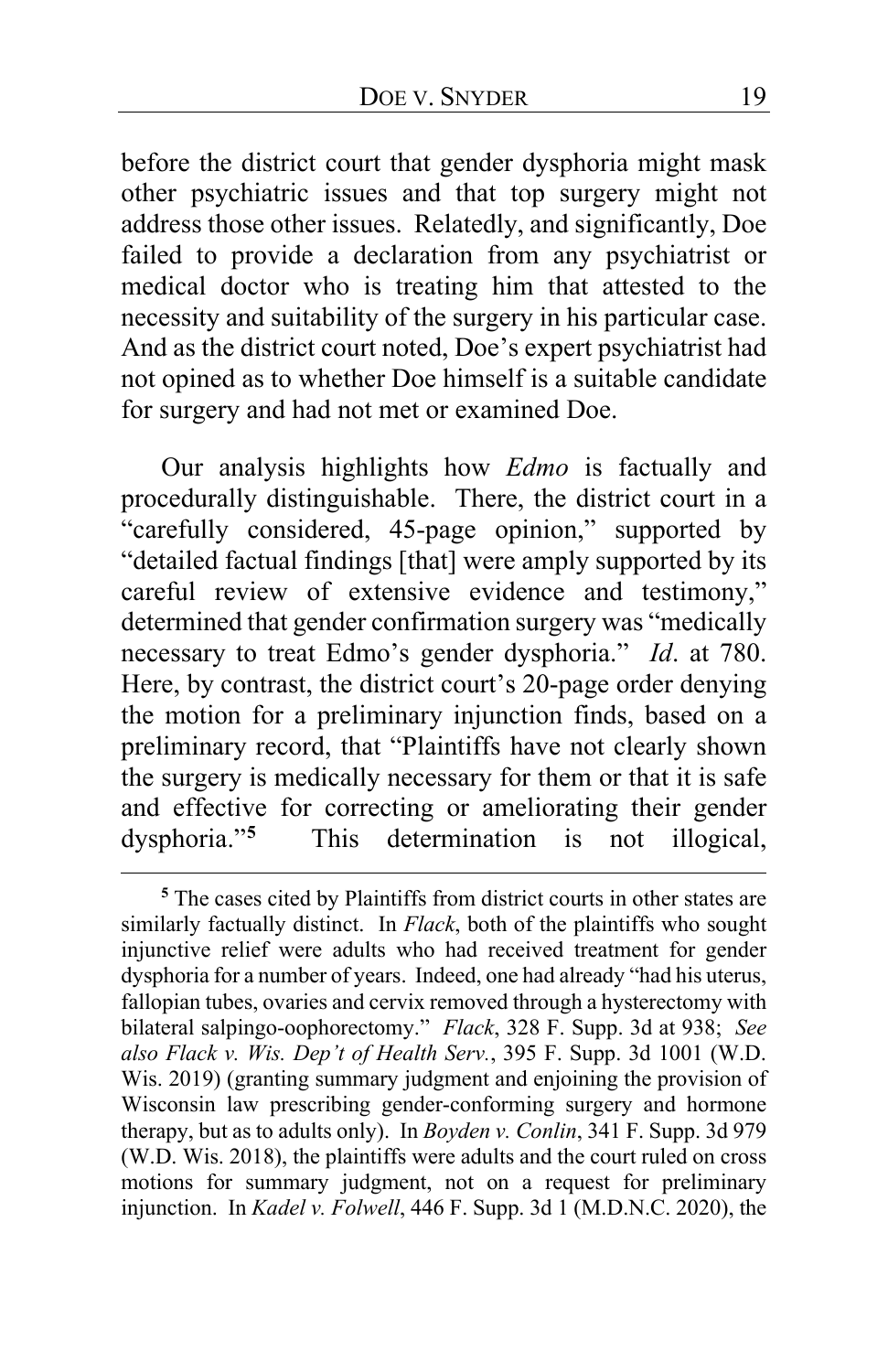implausible, or unsupported by the record that was before the court at that time.

We hold only that even accepting the merits of Doe's underlying claim of discrimination, he has not shown that the district court's denial of a mandatory preliminary injunction was unreasonable or unsupported by the record.**[6](#page-19-0)** Although we do not reach the merits of Doe's constitutional and statutory challenges, because there is ongoing litigation in the district court on Doe's claims and to ensure appropriate proceedings below, we note two additional points.

First, for Doe's claim under the Constitution's Equal Protection Clause, we have already held in *Karnoski v. Trump*, 926 F.3d 1180 (9th Cir. 2019), that the level of scrutiny applicable to discrimination based on transgender status is "more than rational basis but less than strict scrutiny." *Id.* at 1201. *Karnoski* considered a policy that "discriminate[d] on the basis of transgender status on its face." 926 F.3d at 1201 n.18. The district court here did not address *Karnoski* in its order denying Plaintiffs' motion for a preliminary injunction because it concluded that the exclusion was not discriminatory as a threshold matter.

Second, this conclusion was based on an erroneous reading of *Bostock*. In considering whether the Supreme

<span id="page-19-0"></span>**<sup>6</sup>** The other criteria for injunctive relief, the balance of hardships and public interest, do not weigh strongly in favor of either party and do not raise concerns that are not addressed in our discussion above.

court denied the defendants' motion to dismiss and did not consider injunctive relief. In *Fletcher v. Alaska*, 443 F. Supp. 3d 1024 (D. Alaska 2020), the plaintiff was a transgender adult and the court granted summary judgment.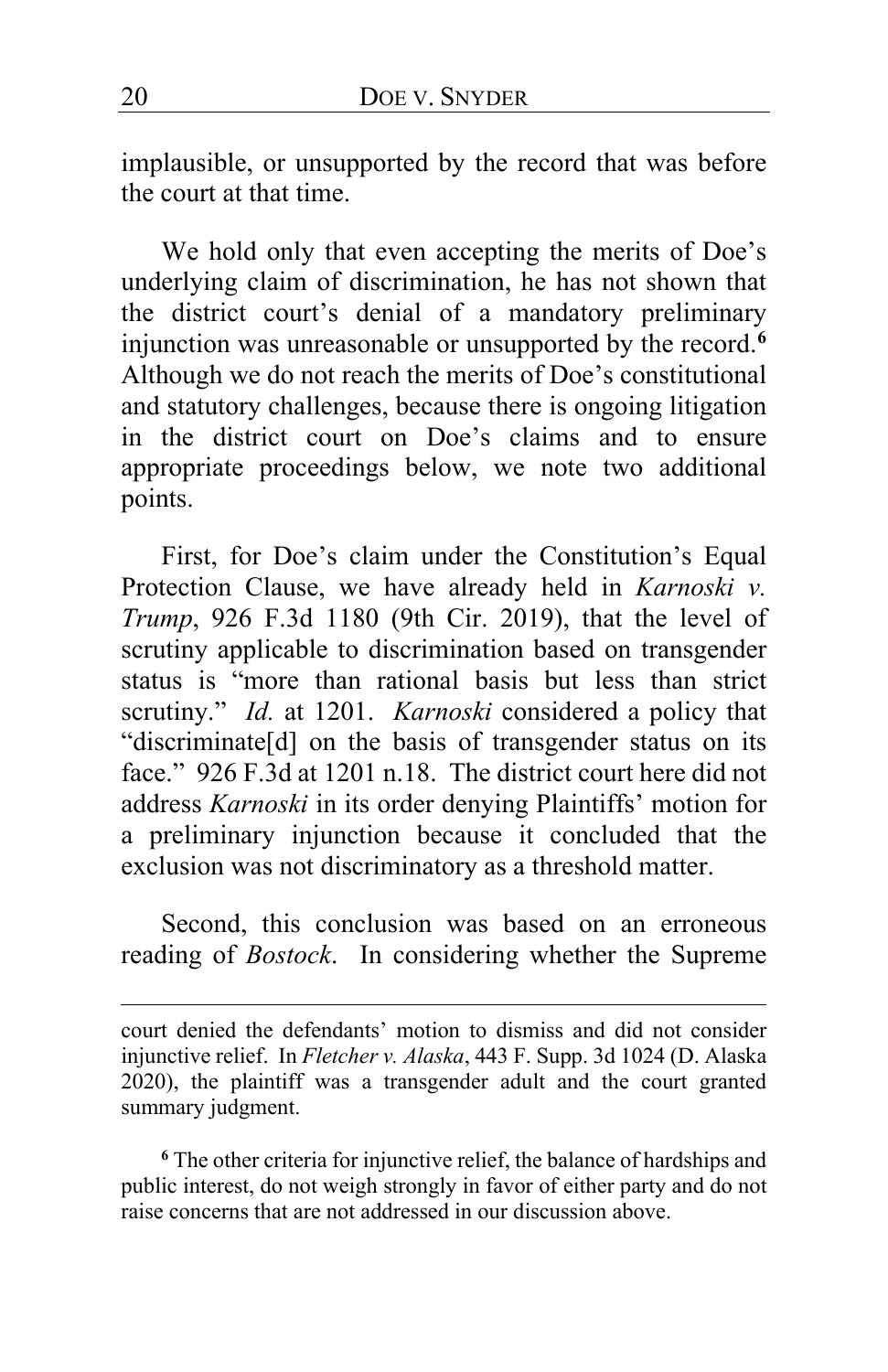Court's decision in *Bostock* applied to Plaintiffs' claim under Section 1557 of the ACA, the district court found Plaintiffs' reliance on *Bostock* "unpersuasive" because, it reasoned, "[t]he Supreme Court expressly limited its holding to Title VII claims involving employers who discriminated against employees because of their gay or transgender status." A faithful application of *Bostock* causes us to conclude that the district court's understanding of *Bostock* was too narrow.

Interpreting language in Title VII that made it unlawful for an employer to take an adverse employment action or otherwise to discriminate "because of . . . sex," *Bostock* held that "it is impossible to discriminate against a person for being homosexual or transgender without discriminating against that individual based on sex." *Bostock*, 140 S. Ct. at 1741. Thus, firing a person based on his sexual orientation or transgender status is discrimination "because of sex."

Section 1557 of the ACA provides that "an individual shall not, on the ground prohibited under . . . title IX of the Education Amendments of 1972 . . . be excluded from participation in, be denied the benefits of, or be subjected to discrimination under, any health program of activity, any part of which is receiving Federal financial assistance." 42 U.S.C. § 18116(a). Under Title IX, "[n]o person in the United States shall, on the basis of sex, be excluded from participation in, be denied the benefits of, or be subjected to discrimination under any education program or activity receiving Federal financial assistance." 20 U.S.C. § 1681. We construe Title IX's protections consistently with those of Title VII. *See, e.g.*, *Emeldi v. Univ. of Or.*, 673 F.3d 1218, 1224 (9th Cir. 2012), *as amended*, 698 F.3d 715 (9th Cir. 2012) ("[T]he Supreme Court has often looked to its Title VII interpretations of discrimination in illuminating Title IX.'" (quotations omitted); *see also Franklin v.Gwinnett*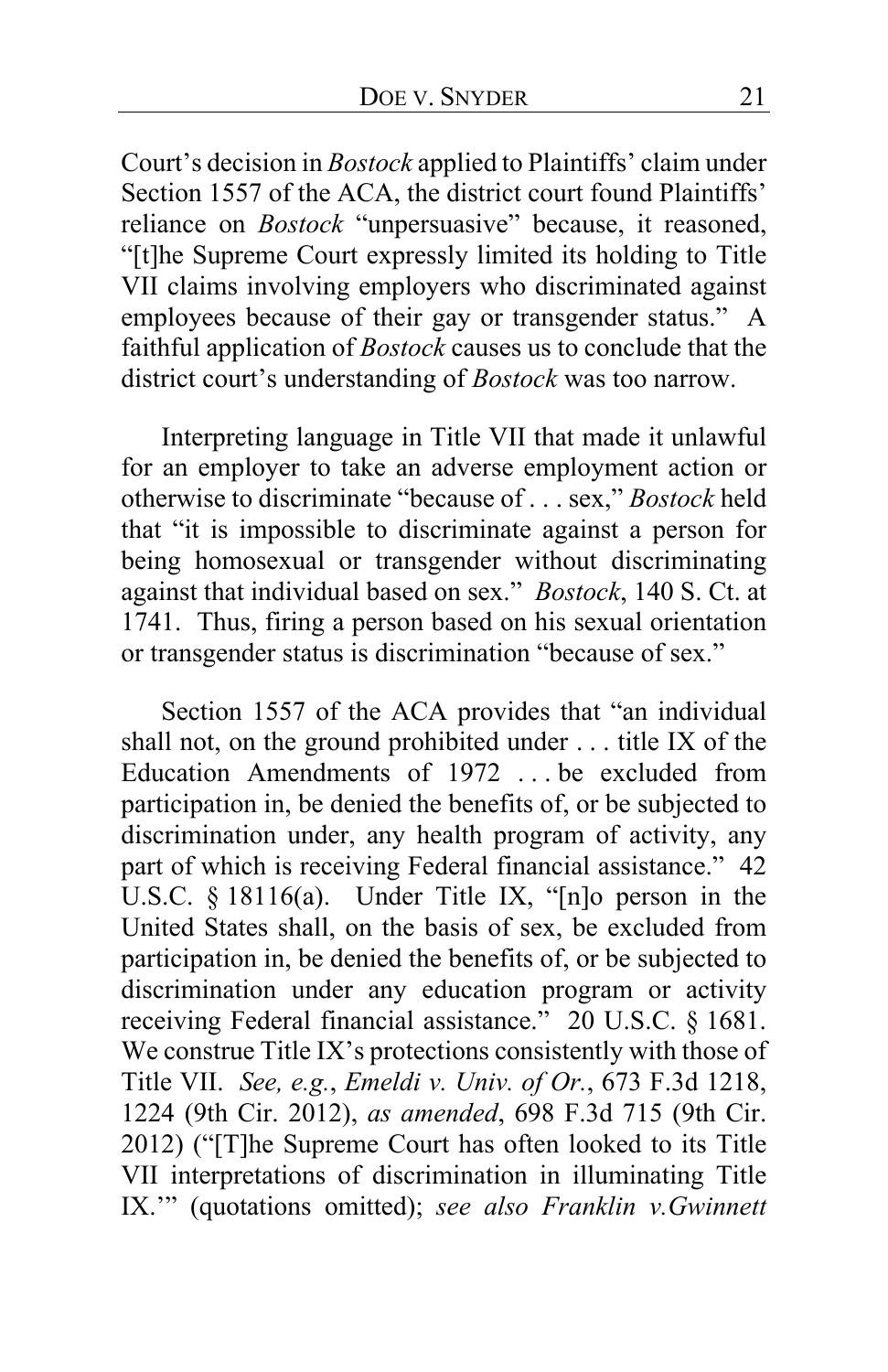*Cty. Pub. Schs.*, 503 U.S. 60, 75 (1992). Given the similarity in language prohibiting sex discrimination in Titles VII and IX, we do not think *Bostock* can be limited in the manner the district court suggested. *See also Bostock*, 140 S. Ct. at 1778–82 (Alito, J., dissenting) (anticipating that *Bostock* "is virtually certain to have far-reaching consequences" because "[o]ver 100 federal statutes prohibit discrimination because of sex," and listing in particular Title IX and the ACA). While the language in Title VII is "because of sex" and the language in Title IX is "on the basis of sex," *Bostock* used those phrases interchangeably throughout the decision. *See, e.g.*, *Bostock*, 140 S. Ct. at 1737–38, 1743–45, 1753.

To be sure, Defendant argues that the Challenge Exclusion does not discriminate based on sex because, in its view, Arizona only prohibits a medical procedure while allowing transgendered persons to receive other types of treatment. Doe responds that disallowing gender reassignment surgery should be treated as discriminating against transgender persons because they are the only ones seeking this surgery. The district court did not address this issue because it narrowly read *Bostock*. The district court may have opportunity to address this issue as the case proceeds.

#### **IV**

We review only the district court's denial of Doe's request for a mandatory preliminary injunction. A mandatory preliminary injunction will not issue unless extreme or very serious damage will otherwise result. *Marlyn Nutraceuticals*, 571 F.3d at 879. Here, the district court determined, based on the evidence before it, that Doe had not shown that the surgery was medically necessary and safe and effective for correcting or ameliorating his gender dysphoria. This factual determination is reviewed for clear